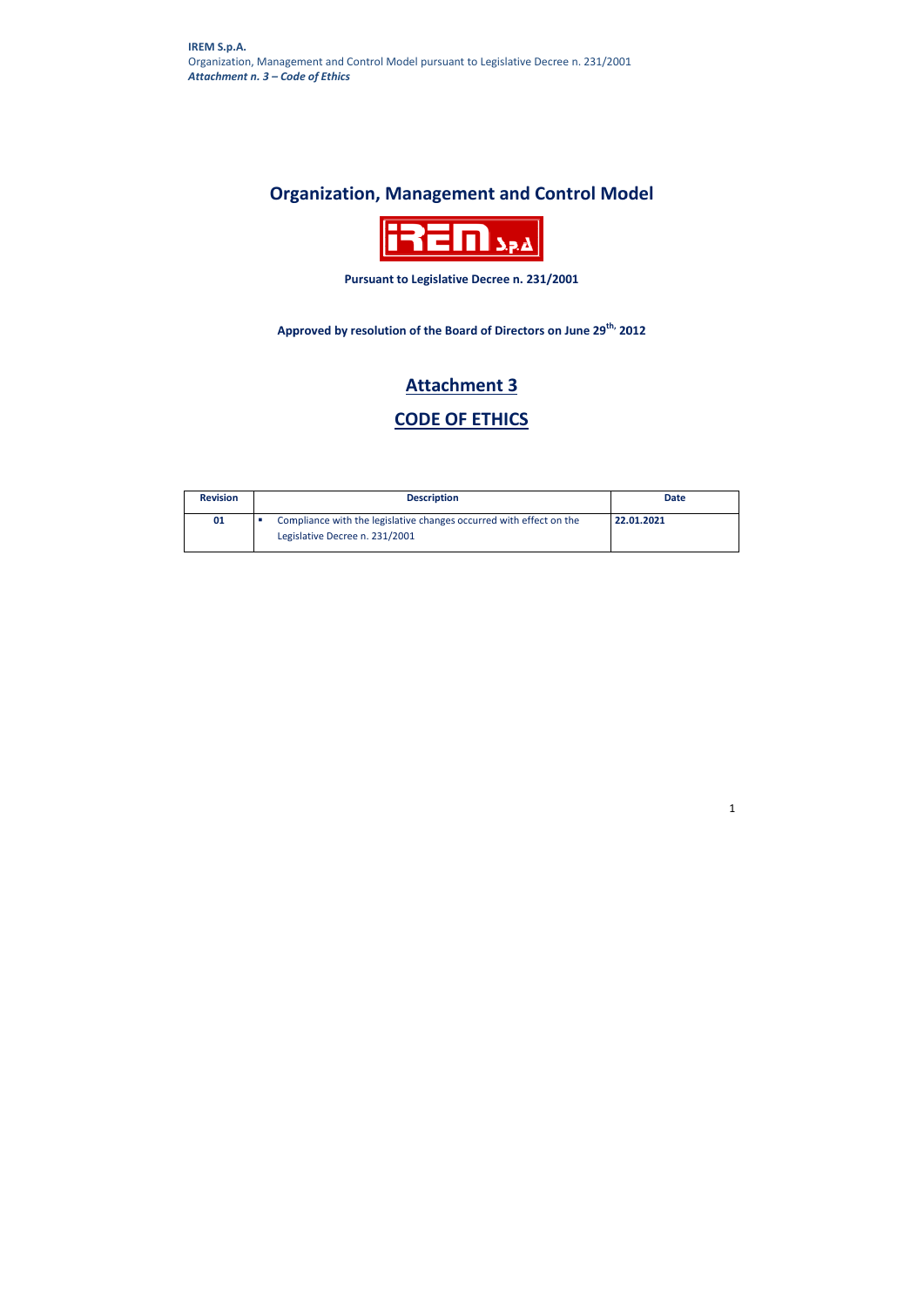# **INDICE**

| L.          | COMPLIANCE WITH LAWS, ETHICAL PROVISIONS, REGULATIONS AND PROCEDURES 7             |  |
|-------------|------------------------------------------------------------------------------------|--|
|             |                                                                                    |  |
|             |                                                                                    |  |
|             |                                                                                    |  |
|             |                                                                                    |  |
|             |                                                                                    |  |
|             |                                                                                    |  |
|             |                                                                                    |  |
|             |                                                                                    |  |
|             |                                                                                    |  |
|             |                                                                                    |  |
|             |                                                                                    |  |
| 6.          |                                                                                    |  |
| $7_{\cdot}$ |                                                                                    |  |
|             |                                                                                    |  |
|             |                                                                                    |  |
|             | 9. COMPLIANCE OF IMPARTIALITY AND GOOD PERFORMANCE OF THE PUBLIC ADMINISTRATION 15 |  |
|             |                                                                                    |  |
|             |                                                                                    |  |
|             |                                                                                    |  |
|             |                                                                                    |  |
|             |                                                                                    |  |
|             | 15. TRANSPARENCY OF THE MANAGEMENT OF FINANCING AND CONTRIBUTIONS OF THE PUBLIC    |  |
|             |                                                                                    |  |
|             |                                                                                    |  |
|             |                                                                                    |  |
|             |                                                                                    |  |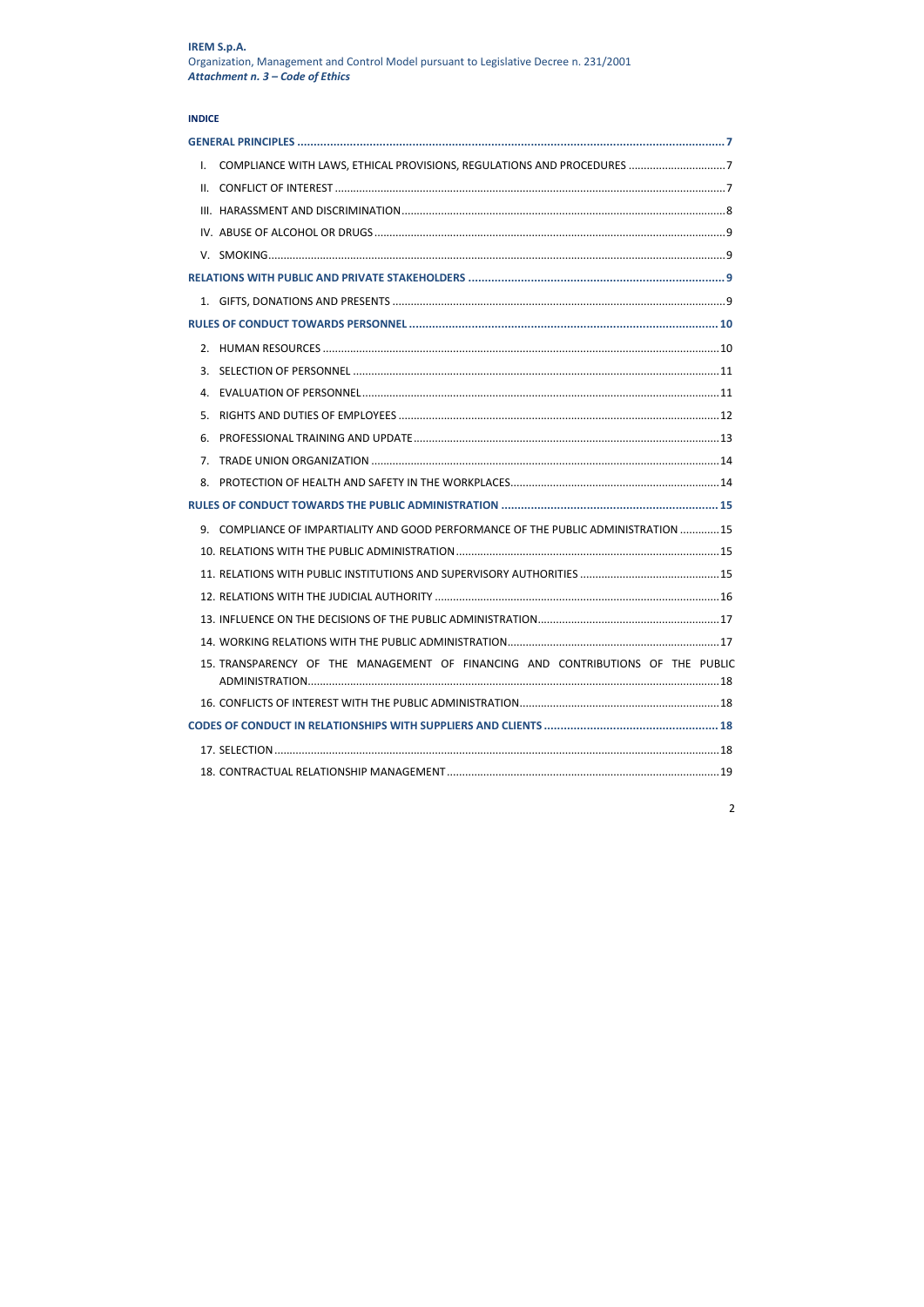| 23. FINANCIAL RELATIONSHIP WITH POLITICAL PARTIES, MASS MEDIA AND TRADE UNION ORGANIZATIONS |  |
|---------------------------------------------------------------------------------------------|--|
|                                                                                             |  |
|                                                                                             |  |
| 25. PURCHASES OF GOODS AND SERVICES AND ASSIGNMENT OF EXTERNAL CONSULTANCIES22              |  |
|                                                                                             |  |
|                                                                                             |  |
|                                                                                             |  |
| 29. MANAGEMENT OF ACCOUNTING, PROPERTY AND FINANCIAL DATA AND INFORMATION OF THE            |  |
|                                                                                             |  |
|                                                                                             |  |
|                                                                                             |  |
|                                                                                             |  |
| 34. RELATIONSHIP WITH THE BOARD OF STATUTORY AUDITORS, THE AUDITING COMPANY AND OTHER       |  |
| 36. ACTIVITIES AIMED AT TERRORISM AND AT THE SUBVERSION OF THE DEMOCRATIC ORDER 26          |  |
| 37. PROTECTION OF THE INDIVIDUAL'S PERSONALITY<br>27                                        |  |
| 38. ACTIVITIES AIMED AT POSSESSION OF STOLEN GOODS, MONEY LAUNDERING, USE OF MONEY, GOODS   |  |
| 39. TRANSNATIONAL ACTIVITIES AND PROTECTION AGAINST THE ORGANIZED CRIME28                   |  |
|                                                                                             |  |
|                                                                                             |  |
|                                                                                             |  |
|                                                                                             |  |
|                                                                                             |  |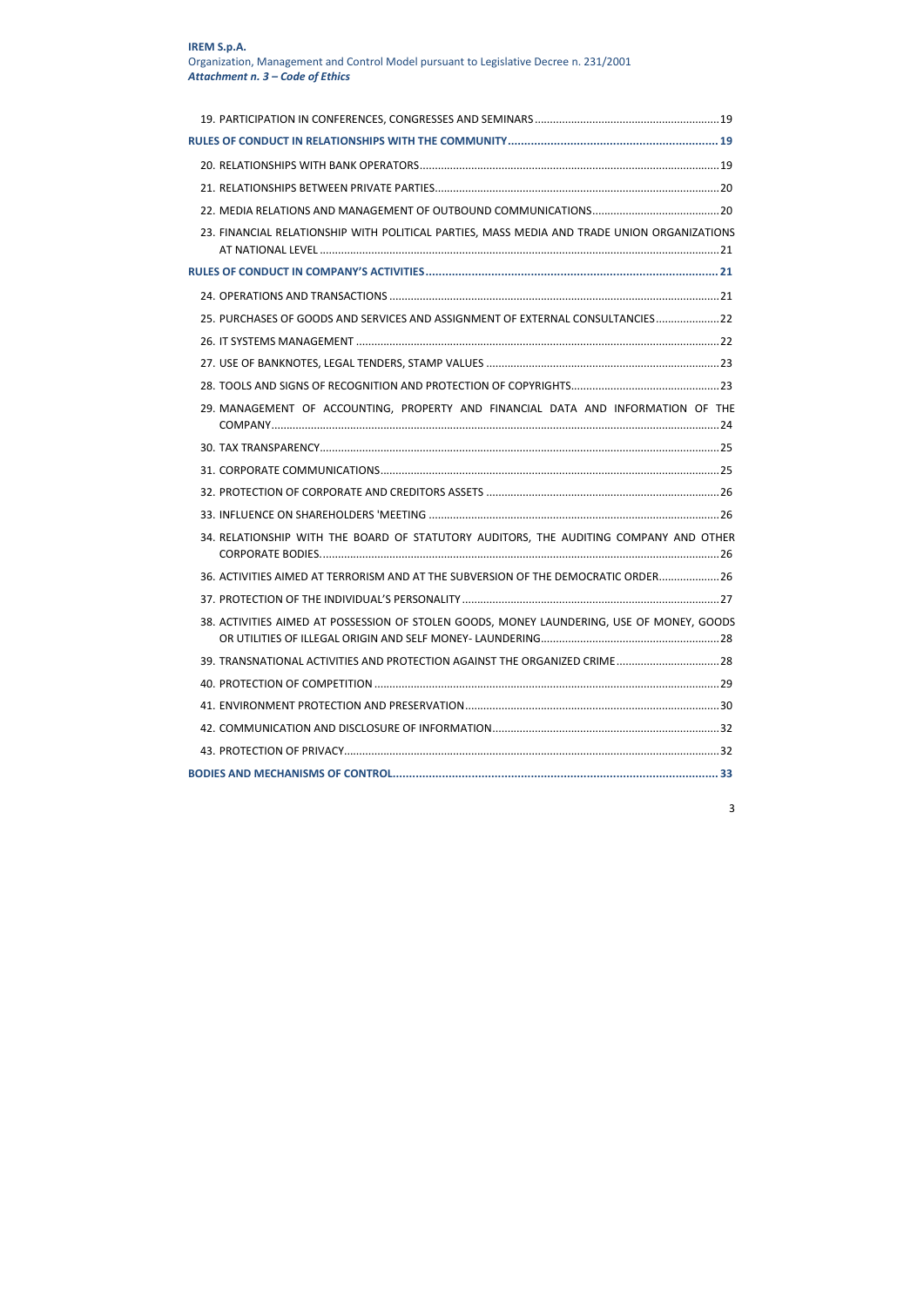# **IREM S.p.A.**

Organization, Management and Control Model pursuant to Legislative Decree n. 231/2001 Attachment n. 3 - Code of Ethics

 $\overline{4}$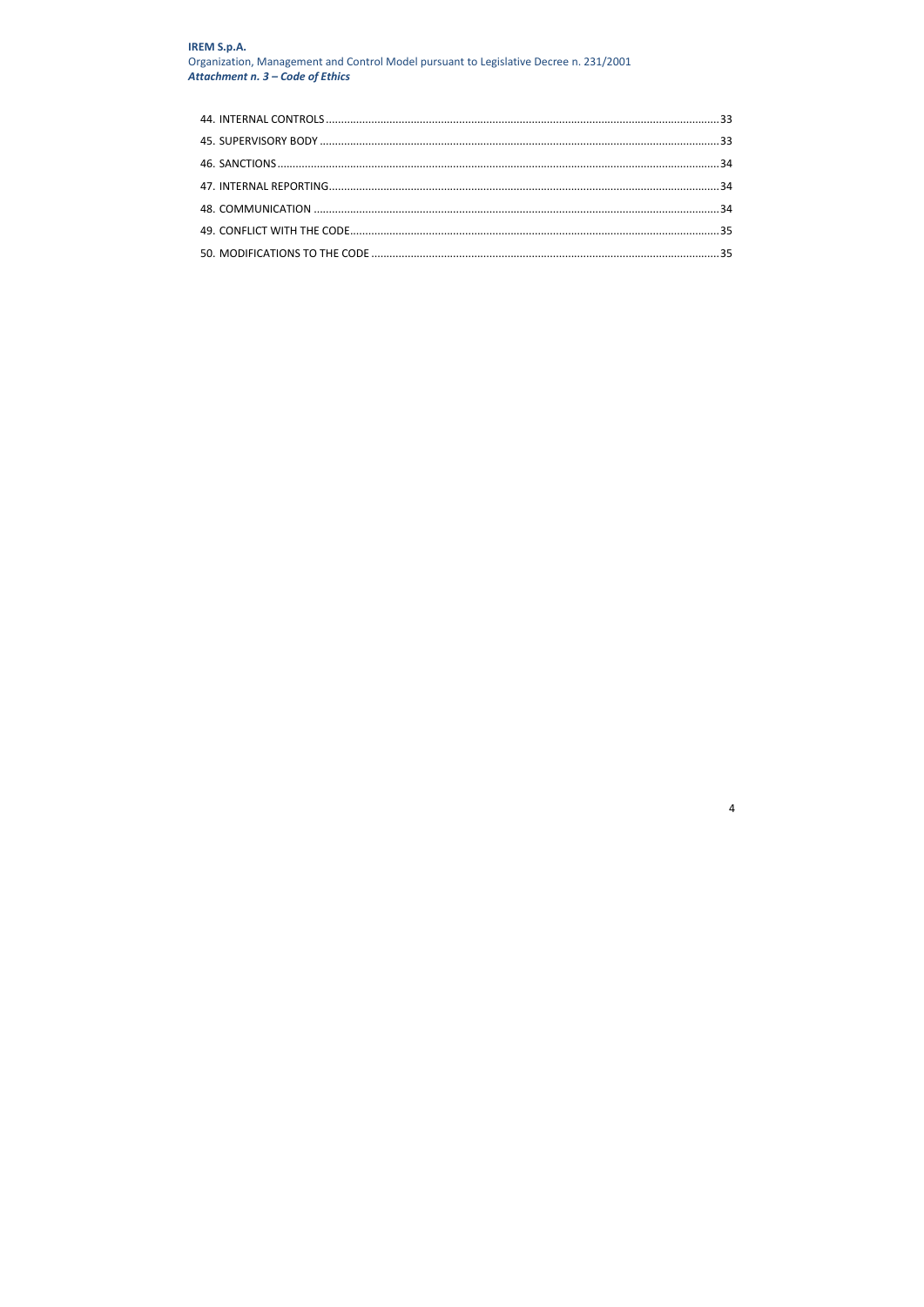#### **PREMISE**

#### **History and activities of IREM S.p.A.**

IREM S.p.A., with headquarters in Syracuse, Contrada Targia, Via Stentinello, 9 (hereinafter, "IREM"), was founded in 1979 by Eng. Mario Saraceno and by Mr. Sebastiano Messina, professionals with a solid experience in the mechanical construction sector. In consideration of the long experience gained in the above mentioned sector by its founders, that the mission of the Company has been from the very beginning its specialization in mechanical and industrial assembly works. At the beginning, the activities were carried out exclusively in the "industrial area" of Syracuse, the center of a large hub of refineries and petrochemical plants, among the largest in Europe. Subsequently, the Company was able to further develop its activities, up to extending its business in many European countries and in some foreign countries (such as Saudi Arabia, North Africa, South and Central America) and also established some companies, all fully owned subsidiaries, each specialized in a field of operations, in order to operate as Main Contractor.

IREM, as team leader of these groups of companies, is able to provide complete services in various sectors: design, planning, construction and maintenance of industrial plants of any kind.

Specifically, IREM main object is the exercise of the activities listed below and expressly identified in art. 2 of the Articles of Association: building, road, hydraulic, marine, electrical, telephone, mechanical and similar works; design of any kind, buildings of any kind, on its own and on behalf of third parties; construction of chemical and petrochemical plants and installation of oil pipelines.

#### **Assumptions, aims and values of the Code**

The aim of the Code is to define the values which inspire the conduct of the Company and provides principles, guidelines and rules of ethical-behavioral nature to comply with in the execution of its own activities, as well as to contribute to prevent the realization of administrative offenses resulting from the crimes provided for by Legislative Decree no. 231/2001.

The Company complies with the principles and rules of conduct formalized in the Code of Ethics and reserves to evaluate the relationship profiles with third parties in view of these principles and rules. The Company also takes into account any codes of ethics and conduct that may be adopted and implemented by the counterparties with which it interfaces.

During the fulfillment of their services, all those who act, operate and collaborate in any capacity with IREM (directors, employees, consultants, suppliers and third parties in general) have to deal with situations that require the adoption of relevant behaviors under various aspects, among which, the most important, the ethical and the legal ones (so-called "**Recipients**" of the Code).

Each of the Recipients of the Code of Ethics, in carrying out their respective tasks or duties, must adopt an ethically irreproachable behavior, as well as legally and professionally correct, in order to contribute to create and maintain an environment focused on trust, both within their own organization and towards parties who come into contact with the Company.

Everyone has the duty to behave and ensure that their collaborators and interlocutors behave in accordance with the general principles of absolute honesty, loyalty, good faith, balance, correctness and diligence, as well as the specific obligations that may derive from ethics and, in any case, by those principles deemed due by virtue of the context and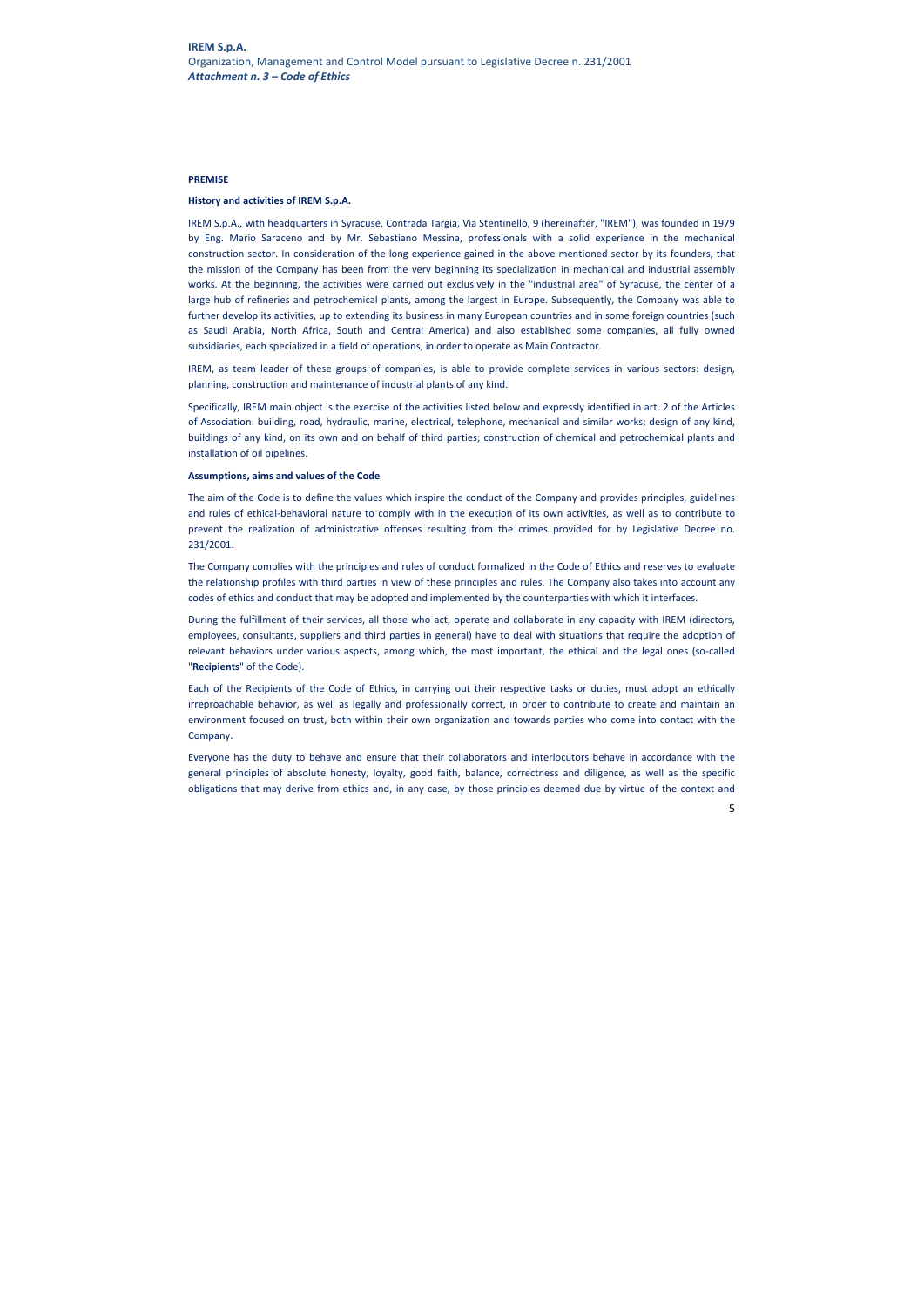# **IREM S.p.A.** Organization, Management and Control Model pursuant to Legislative Decree n. 231/2001 *Attachment n. 3 – Code of Ethics*

purpose of its mission.

In presence or absence of specific provisions it is, however, absolutely necessary that everyone inspires its actions to the highest standards of behavior, to which IREM in turn conforms its conduct, by taking into account that the correct behavior to be followed in every situation it always originates not only from good faith, but also from transparency, impartiality and above all from honesty and loyalty in the thought of those who act.

The Company does not have relations with parties who do not inspire their conduct to the highest ethical and behavioral standards and do not undertake to comply with the principles and rules contained in this Code of Ethics.

To this end, IREM includes in its contracts with third parties some specific termination clauses for acknowledgment and compliance with the Code of Ethics

The idea of acting in the interest or for the benefit of IREM cannot at all justify the adoption of behaviors in contrast with the principles indicated in this Code. The application and compliance with the principles hereby stated, are included within the more general obligations of collaboration, fairness, diligence and fidelity required by the nature of the performance due and by the interest of the company, to which everyone is required in the performance of any service in favor of IREM.

The above mentioned obligations, in particular for IREM employees, integrate the provisions of articles 2104 and 2105 of the Civil Code and of the National Collective Labor Agreement applicable and in force.

The present Code of Ethics forms an integral part of the organization, management and control model adopted by the Company pursuant to the Decree.

#### **The recipients of the Code**

The principles and rules included in the Code apply to:

- a) all IREM employees, regardless of their role and function;
- b) members of the various corporate bodies;
- c) third parties who have relations with IREM and / or act in its name and on its behalf.

Third parties are all those who have relations with IREM such as but not limited to, suppliers and contractual counterparties with which IREM conducts negotiations or agreements of any kind.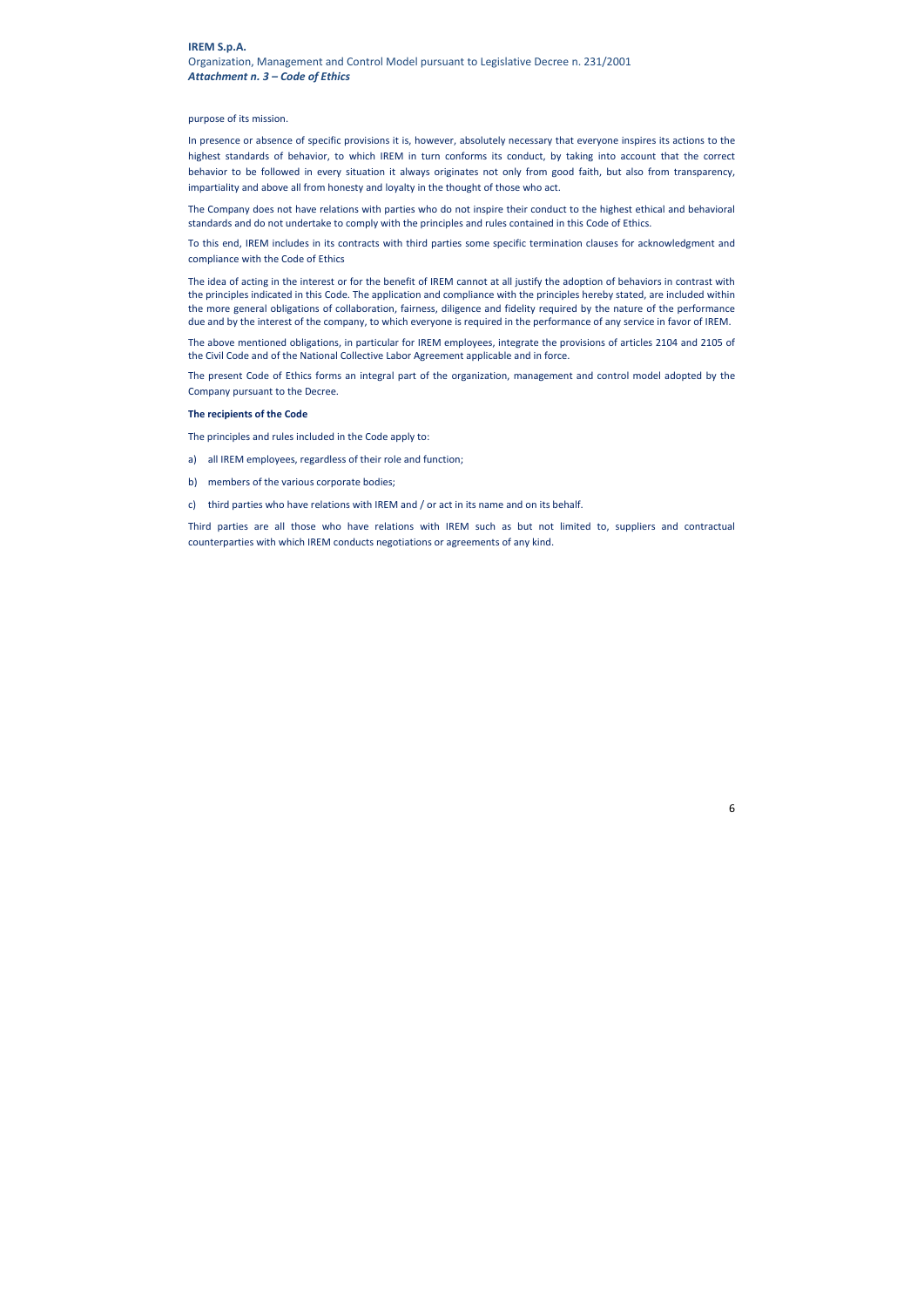## **GENERAL PRINCIPLES**

## **I. COMPLIANCE WITH LAWS, ETHICAL PROVISIONS, REGULATIONS AND PROCEDURES**

In the exercise of their respective duties and activities, the Recipients are required to know and observe with diligence the laws in force in all countries where the Company operates or may operate, the Code of Ethics, the internal regulations and the company procedures, as well as any other ethical provision to which the Company has adhered. Any regulatory violations must be reported to the competent authorities.

The pursuit of the Company's interest cannot in any case justify a not honest conduct and that does not comply with the current legislation, the company regulations and procedures, the relevant ethical provisions and this Code.

## **II. CONFLICT OF INTEREST**

A conflict of interest refers to any kind of incompatibility, of any nature (personal, property or financial), direct or indirect, between a party and the object of its activity.

There is a conflict of interest in any case an interest that is different and / or contrary to the corporate mission is pursued, some activities that may, anyhow, interfere with the ability to take decisions in the exclusive interest of the Company are carried out, or if anyone takes personal advantage of business opportunities of the Company itself.

For the purposes of the Code of Ethics, the conflict of interest is to be considered potentially existing also with reference to third parties (representatives of public institutions, clients or suppliers, etc.), if they act in contrast with the fiduciary duties linked to their position.

## GENERAL PRINCIPLES

It is possible that a conflict of interest arises when in carrying out one's own activity, inter alia:

- a) interests, including direct or indirect economic and financial that can influence one's own activity for IREM are present;
- b) a personal advantage, financial or otherwise, can be obtained through the access and misuse of information;
- c) activities are performed at or in favor of the Company's suppliers;
- d) confidential information on the activities carried out by IREM is disclosed, even during informal meetings, before it has officially notified it;
- e) the position or role in order is exploited to obtain a personal advantage, of any nature, in conflict with the interests of IREM;
- f) money, favors or other benefits not due are accepted from people or companies that have or intend to enter into business relationships with the Company.

#### OPERATING RULES

If the Recipients of the Code are or believe they can be in a position of conflict of interest, or they interact with third parties in conflict of interest with the position held or if there are serious reasons of convenience, they must refrain from adopting any decision and / or from carrying out any activity whose effects fall directly or indirectly on IREM

Both in the event of abstention and where it is not possible to abstain, the Recipients have the duty to inform their Manager in advance, communicating the reasons for the potential conflict, the Manager will be required to promptly inform the CEO, who in agreement with the Chairman, will assess the actual presence of this conflict and possibly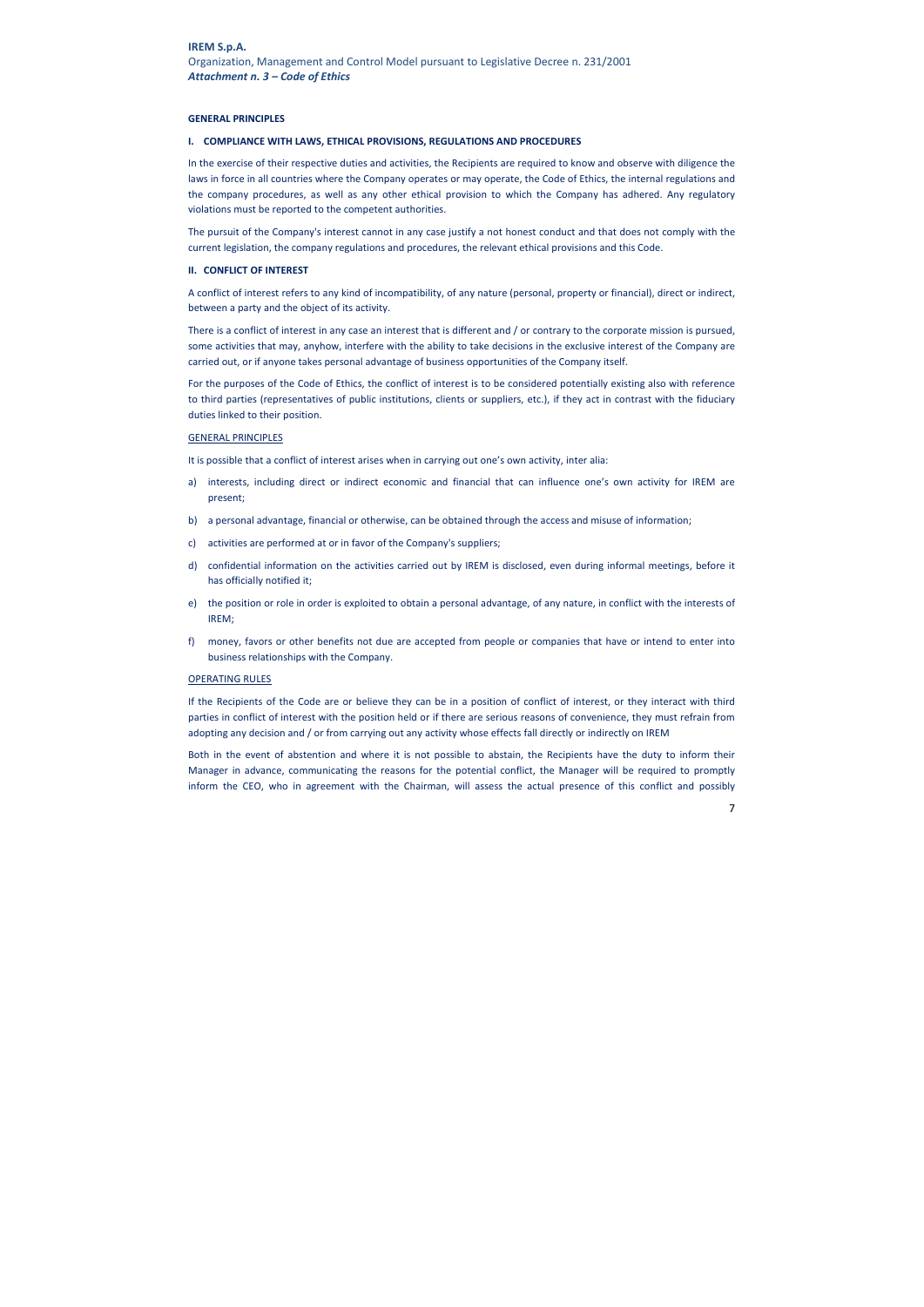authorize the potentially conflicting work activity and / or take the necessary actions to prevent actions that are prejudicial to IREM.

Upon a justified request from IREM and / or the Supervisory Body, the interested party is required to provide further information on the current or potential conflict of interest situation in which he believes he is involved.

Recipients are therefore prohibited from:

- putting in place actions and behaviors that are potentially in conflict with the Company's activity or with the purposes and interests that they are required to pursue in their role;
- carrying out activities or take decisions to which may be connected, directly or indirectly, a financial or non-financial personal interest or related to one's spouse, relatives up to the fourth degree and / or relatives up to the second degree, cohabitants, connected parties (friends, acquaintances, etc.) or organizations of which the above mentioned parties are shareholders, directors or managers, which may decrease the duty of impartiality and put in conflict with the activities and purposes of the Company
- yielding to undue pressure and / or accept to provide services in presence of offers or proposals for remuneration, compensation or benefits of any kind that may affect one's independence of judgment;
- making donations, accept assignments or perform one's own activity in any manner when it can be reasonably concluded from known elements, that this activity contributes to illegal or illegitimate operations and / or in any case inconsistent with the principles of legitimacy, morality and transparency and / o is contrary to the interests of the Company;
- promoting any form of participation or contiguity in illicit business for any reason connected and / or attributable to organized crime or in any case to parties addicted to crime;
- disclosing confidential information received in the performance of professional assignments.

## **III. HARASSMENT AND DISCRIMINATION**

#### GENERAL PRINCIPLES

IREM:

a) guarantees a work environment that enhances the diversity of employees, in compliance with the principle of equality, taking care of the protection of the dignity and freedom of each employee in the workplace;

b) does not tolerate any kind of discrimination of a racial, sexual, political, trade union or religious nature, based on age or state of health;

c) imposes the obligation to refrain from any form of intimidation, harassing act or behavior;

d) does not admit sexual harassment, meaning by "sexual harassment" any unwanted act or behavior, even verbal, with a sexual connotation causing offense to the dignity of the party who suffers it;

e) does not allow the creation of an atmosphere of intimidation towards the party who suffers the above mentioned harassment.

#### OPERATING RULES

Those who believe they are subject to intimidation, harassment or discriminatory behaviors or are aware of intimidation, discrimination or harassing and / or discriminatory behavior in place must inform their Manager and / or the HR Function and / or the Chief Executive Officer, as well as the Supervisory Body, who will proceed with the utmost promptness and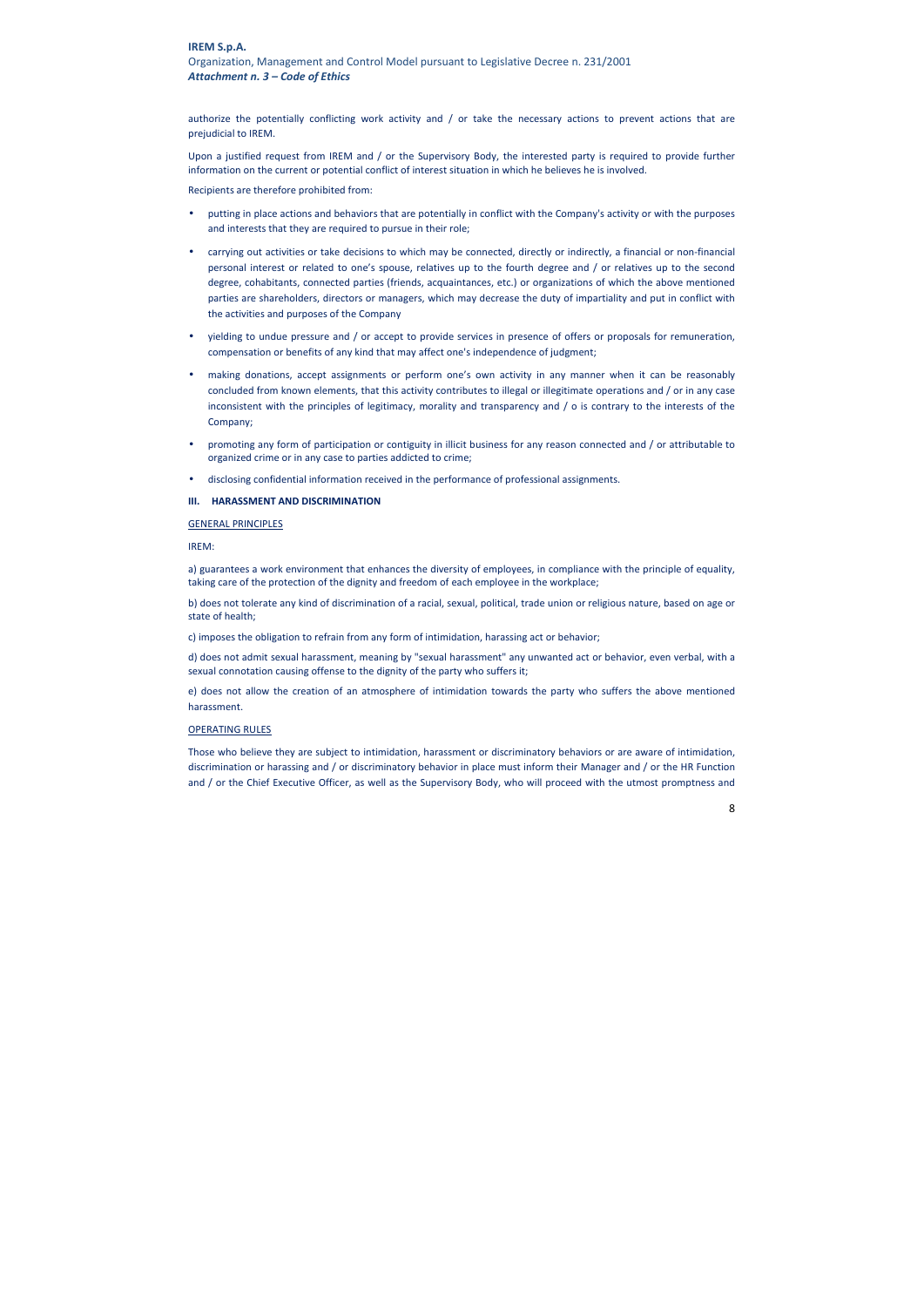# **IREM S.p.A.** Organization, Management and Control Model pursuant to Legislative Decree n. 231/2001 *Attachment n. 3 – Code of Ethics*

confidentiality to carry out all the actions deemed appropriate, in order to overcome the difficult situation and restore a peaceful working environment.

#### **IV. ABUSE OF ALCOHOL OR DRUGS**

#### GENERAL PRINCIPLES

IREM considers reprehensible the performance of work under the effects of alcohol or drugs and also the use of such substances during the working hours.

All personnel is encouraged to have a conduct based on the utmost integrity and correctness, also in compliance with current legislation and applicable collective agreements and company procedures.

## OPERATING RULES

Those who detect behaviors, even potentially in conflict with the principles and rules in question, must inform their Manager and / or the HR Function and / or the Chief Executive Officer, as well as the Supervisory Body, who will act with the utmost promptness and confidentiality to carry out all actions deemed appropriate.

#### **V. SMOKING**

#### GENERAL PRINCIPLES

Smoking is prohibited in workplaces, in places accessible to the public and in places where computers are stored and, in general, at fire risk.

In any case, IREM takes into consideration the condition of discomfort of non-smokers on one hand and smokers on the other, identifying, where possible, areas for smokers, in compliance with current legislation.

#### OPERATING RULES

Those who detect behaviors, even potentially in conflict with the principles and rules in question, must inform their Manager and / or the HR Function and / or the Chief Executive Officer, as well as the Supervisory Body, who will act with the utmost promptness and confidentiality to carry out all actions deemed appropriate.

#### **RELATIONS WITH PUBLIC AND PRIVATE STAKEHOLDERS**

## GENERAL PRINCIPLES

IREM condemns any conduct, performed on its behalf by the members of the corporate bodies, by employees of the Company, or by consultants, collaborators and third parties acting on its behalf, aimed at unduly influencing the correctness of the work of third parties, public or private, who enter into a relationship with the Company in carrying out their activities.

In particular, the Company condemns any conduct aimed at promising or offering, directly or indirectly, money, services, services or other benefits to Italian or foreign public officials and / or parties in charge of public service, which may result for the Company an undue or illicit interest or advantage, except in case of gifts or other benefits of modest value and, in any case, falling within the usages, customs or legitimate activities.

Relations with clients, public and private, are based on a sense of responsibility, commercial fairness and a spirit of collaboration.

#### **1. GIFTS, DONATIONS AND PRESENTS**

#### GENERAL PRINCIPLES

Gifts and acts of courtesy and hospitality to government representatives, public officials and public employees are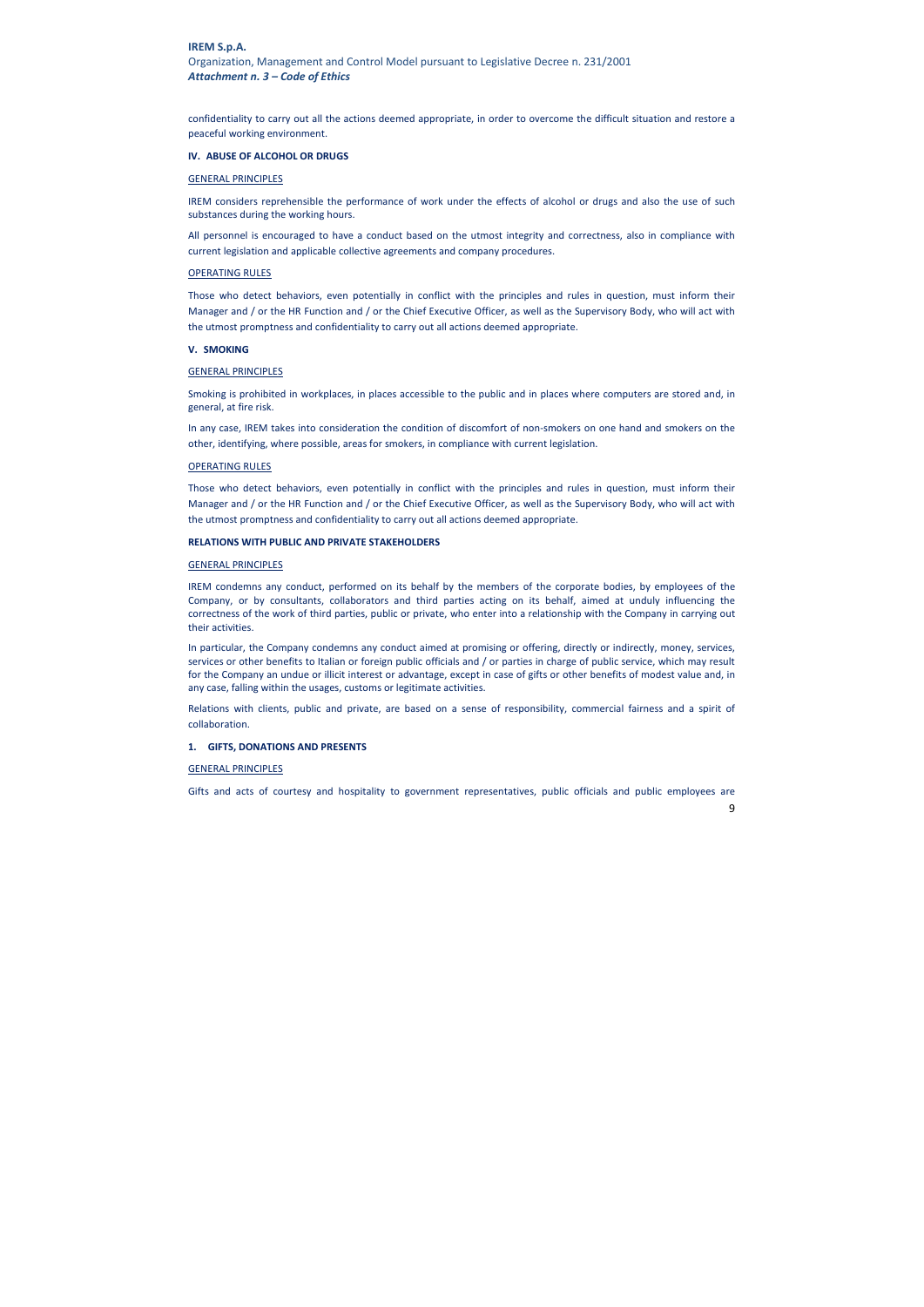permitted when they are of modest value and in any case such as not to compromise the integrity or reputation of one of the parties and cannot be interpreted by a impartial observer, as aimed at acquiring advantages improperly.

No one can solicit, nor in any case accept, directly or indirectly, for example through their family members, gifts from suppliers of the Company, even if only potential, if they may appear in any way connected to the existing relationships with IREM or however, they may imply their finalization to acquire undue advantages.

As regards relations with clients, gifts and entertainment expenses they must be consistent with current legislation and market practices, they must not exceed the permitted value limits and must have been approved and registered in compliance with the provisions of the internal rules.

#### OPERATING RULES

Gifts are considered all material assets, such as presents or money, but also intangible assets or services and discounts for the purchase of such goods or services or any other benefit, direct or indirect.

Generally, gifts that exceed the threshold of 150 euros are not considered of modest value.

Anyone who receives gifts, even at their own home, as a result of the activities carried out or to be carried out in favor of IREM and falling within the scope of the prohibitions indicated above, has the duty to inform his Manager or the Chief Executive Officer, providing for the immediate return of said gifts.

It is possible to accept gifts of symbolic or modest value from clients, suppliers and partners, provided that at the same time, they are:

- carried out in compliance with the applicable legislation;
- cannot imply their connection to obtained advantages or their finalization to acquire undue advantages;
- normally offered to any other party who has similar relationships or on the occasion of anniversaries or holidays.

Furthermore, there is an obligation of:

- not paying or offering, directly or indirectly, payments and material benefits of any amount to influence or compensate for an act of office;
- not engaging in illegal, collusive practices and behaviors, illicit payments, attempts at corruption and favoritism.

All decisions regarding the provision of gifts must be duly motivated, traced and authorized by the top management.

The aspects relating to the provision of gifts and presents and the entertainment expenses, with particular reference to limits, authorization process, traceability and registration of gifts / expenses, as well as any related communication are governed by instructions adopted from time to time by the Company.

The Supervisory Body may carry out controls and / or request specific reporting / information regarding the quantity, extent and beneficiaries of any gifts granted / authorized.

## **RULES OF CONDUCT TOWARDS PERSONNEL**

#### **2. HUMAN RESOURCES**

## GENERAL PRINCIPLES

Human resources are an essential element of the corporate organization and are, therefore, the main source of IREM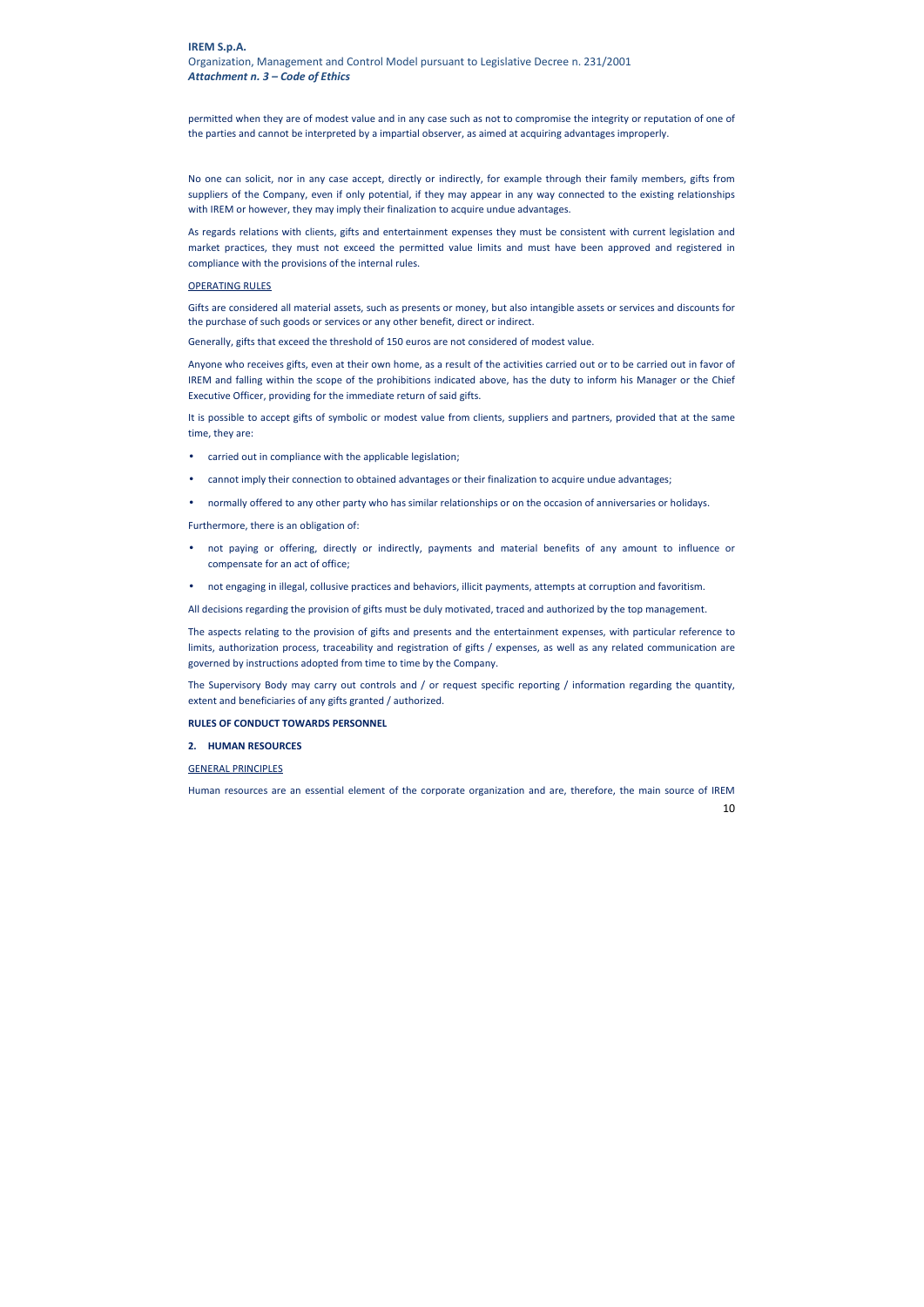# **IREM S.p.A.** Organization, Management and Control Model pursuant to Legislative Decree n. 231/2001 *Attachment n. 3 – Code of Ethics*

success, both from the more general institutional profile and from the more strictly corporate profile.

IREM offers all employees the same opportunities, based on merit criteria and in compliance with the principle of equality, and undertakes to fully enhance all the professional skills present in the company structure, by allowing everyone to develop their own attitudes, skills and competences, by preparing, if necessary, education and / or training programs and / or refresher courses.

IREM protects workers belonging to protected categories, promoting their integration into the working environment.

#### OPERATING RULES

All employees must be aware of the legislation governing the performance of their tasks and consequent behaviors; otherwise, the employee should proceed to report the existing non-compliance situation to his Manager.

Company ensures the provision of information and training tools to all collaborators / employees with the aim of enhancing the specific skills and preserving the professional value of each party.

## **3. SELECTION OF PERSONNEL**

#### GENERAL PRINCIPLES

Personnel selection process is aimed solely at hiring the most suitable and valid resources, in consideration of the correspondence of the candidates' profiles and their specific skills, with respect to what is expected and the corporate needs as resulting from the request made by the applicant.

Personnel selection process is based, at every stage, on the respect for equal opportunities for all those involved.

Information requested and / or in any case acquired during the personnel selection phase is strictly connected to the control of the requirements related to the professional and psycho-aptitude profile requested, in compliance with the private life and the opinions of the candidate.

## OPERATING RULES

The simple promise of hiring a person in exchange for favors can be an offense.

Favoritism, nepotism or forms of clientelism in the selection and recruitment phases of personnel are generally prohibited.

Personnel Management and Top Management are responsible for verifying compliance with the principles described above, within the limits of the information available, as well as for adopting appropriate preventive measures.

The Company strictly prohibits the employ of foreign workers without a residence permit or with a revoked or expired permit, for which a duly documented application for renewal has not been submitted.

## **4. EVALUATION OF PERSONNEL**

#### GENERAL PRINCIPLES

The Company undertakes to ensure that in its corporate organization the annual objectives related to the personnel, both general and individual, do not lead to unlawful conduct and are, instead, aimed at a possible, specific, concrete, measurable result and related to the timings envisaged for their achievement

#### OPERATING RULES

Any situation of difficulty or conflict with the above ementioned principle must be promptly reported by anyone to the HR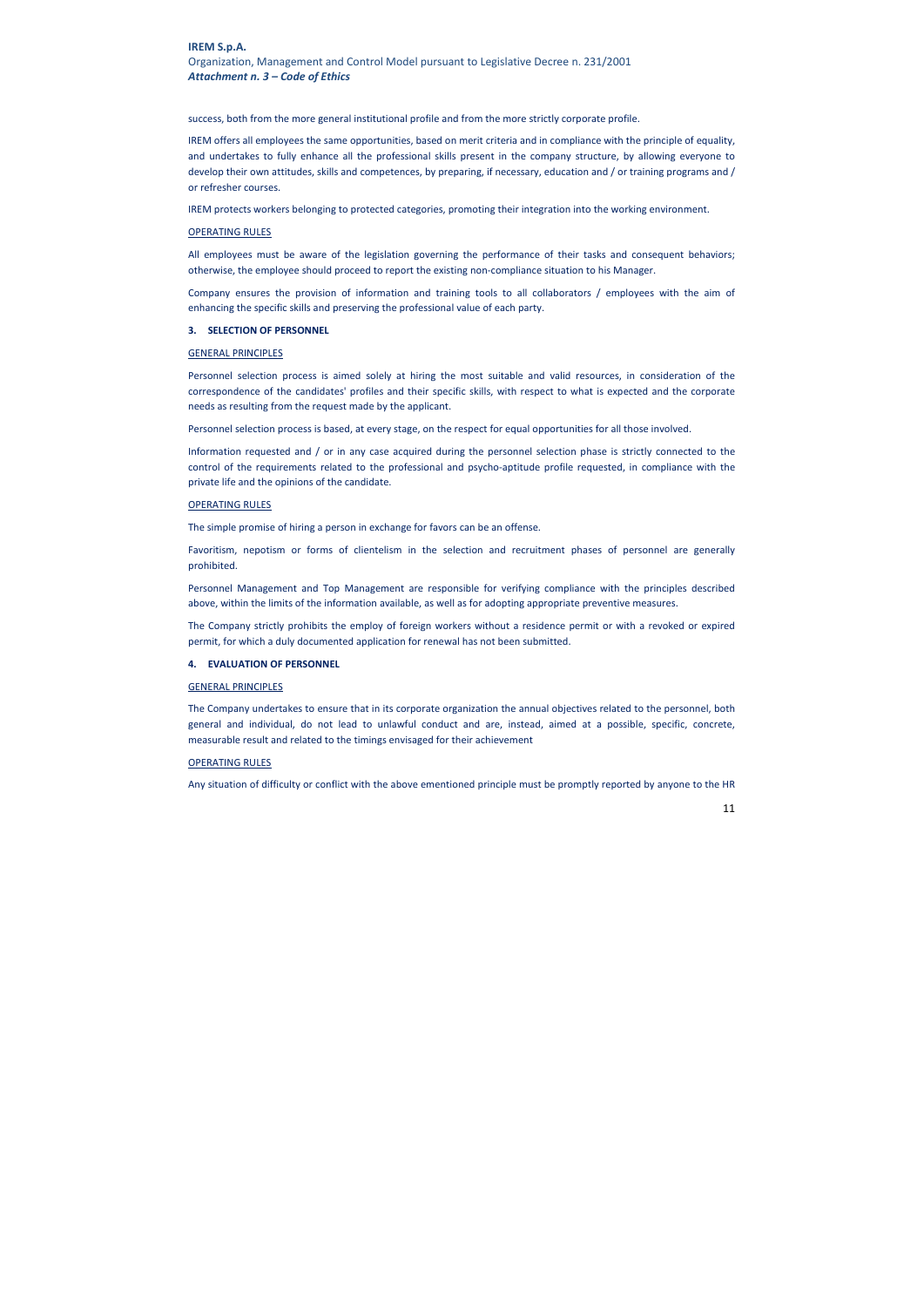Management, the top management and / or the Supervisory Body, in order to implement any corrective action.

#### **5. RIGHTS AND DUTIES OF EMPLOYEES**

#### OPERATING RULES

According to the applicable employment contracts, whether collective, corporate or individual, as well as the rules established by Civil Code and law, the employee has certain rights and duties. The employee has in particular the following rights:

- a) performance of the fuctions related to his qualification even though he may be assigned to another function, taking into account the operational needs and in compliance with laws and the national, corporate and collective labor bargaining;
- b) economic and regulatory treatment provided for by laws and collective, corporate and individual employment contracts;
- c) protection of health and safety in the workplaces which must comply with current legislation on health and safety;
- d) legal assistance in the cases expressly provided for by collective and individual contractual legislation;
- e) in carrying out any activity, all Collaborators are required to avoid situations of personal interest which constitute or may constitute, even if only hypothetically, a conflict between individual interests and those of the Company. In this regard, each Collaborator is prohibited from taking part, directly or indirectly, for any reason whatsoever, in commercial initiatives that are, even if only potentially, in a situation of competition with the Company, unless such participation has been previously communicated to the administrative body of the Company and approved by the same, after hearing the opinion of the Supervisory Body.

IREM employee, among other things, has the obligation to:

- a) know and observe current legislation, company processes, procedures and guidelines as well as the principles contained in this Code;
- b) observe the provisions and instructions given by the Company, the director or, in any case, by their own Managers;
- c) fulfill all obligations necessary for the protection of safety and health in the workplaces;
- d) provide colleagues, directors and / or their managers with adequate collaboration, by communicating all the necessary and / or requested information, by implementing all behaviors that allow them to operate with maximum efficiency in the execution of the tasks assigned and in the pursuit of common objectives;
- e) avoid to abuse or give rise to false beliefs in relation to its position, role or powers held within the company and to the same role of IREM, intervening immediately in order to eliminate any misunderstanding;
- f) not perform acts contrary to the office duties, nor omit or delay an office act for the undue achievement or promise of money or other benefits for oneself or for others;
- g) in order to maintain the market confidence and in particular of suppliers confidence towards IREM, treat all parties with whom he comes into contact during the work performance in a fair and equitable manner, avoid favors or pressures, real or apparent, in order to obtain particular advantages from certain suppliers, partners and third parties in general;
- h) keep confidential the information and data relating to the activities of IREM, including of financial and economic nature, which he should come into possession due to the role held within the Company, including those concerning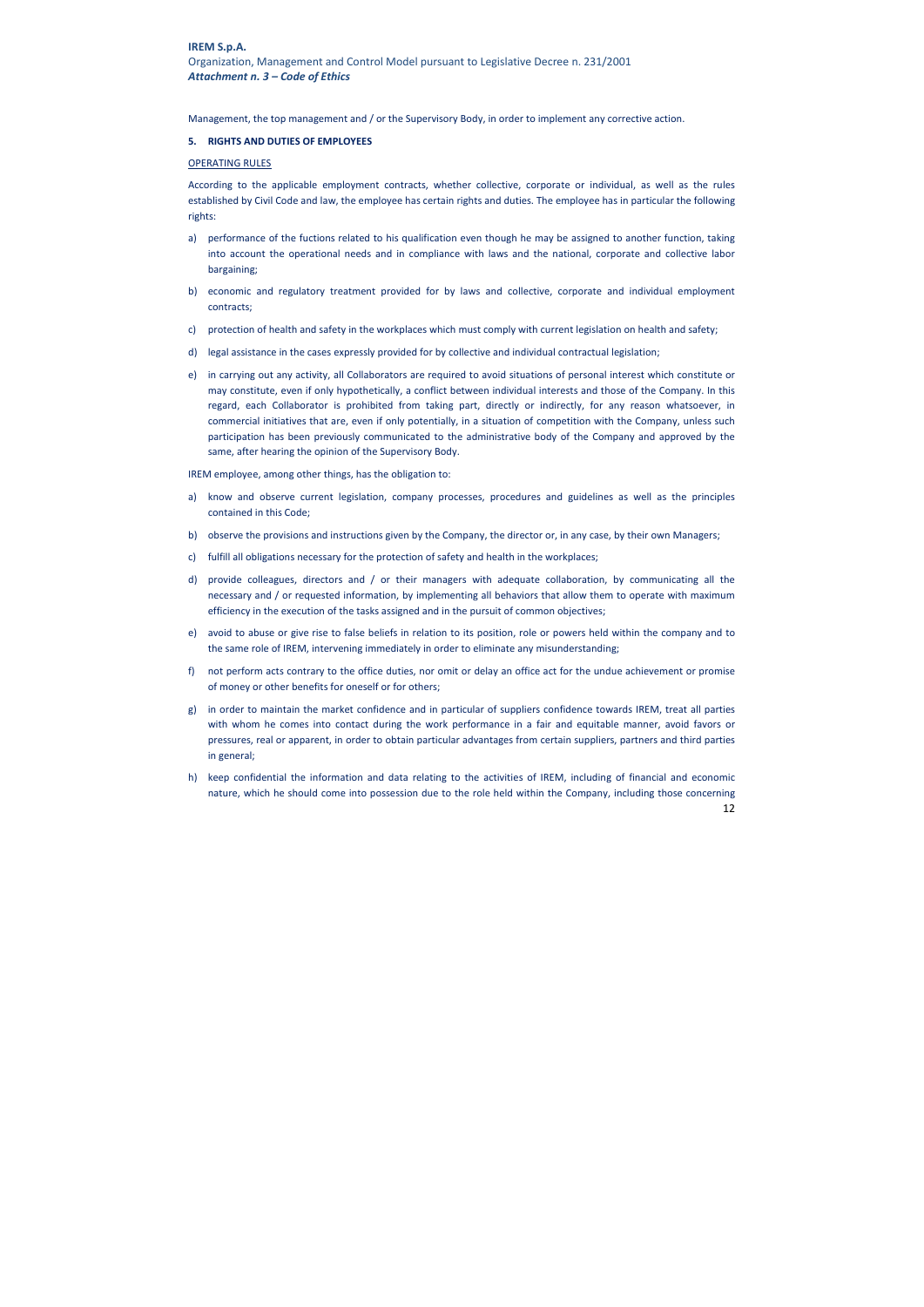suppliers and partners of the Company;

- i) not to use information obtained in the course of the activity carried out for IREM for personal purposes or to obtain advantages of a financial or non-financial nature;
- j) promote the knowledge of the Code towards all parties with whom they have relations, of formal and informal nature, as part of the performance of their activity;
- k) not to disclose any information on the suppliers of the Company to third parties and in particular to other suppliers of the latter;
- l) not to denigrate, in any case, IREM and / or anyone who has had relations of any nature and for any reason with it;
- m) not to participate in meetings, even informal ones, with parties interested in obtaining information on important issues regarding office activities, unless expressly authorized by their Manager;
- n) avoid attending associations, clubs or other bodies of any nature, where obligations, constraints, expectations may arise that interfere with the exercise of their business
- o) report to IREM in a truthful and correct manner the information he is required to carry out according to the provisions of the Model and / or company regulations / procedures, such as, for example, the summary report of the time spent, the expense report, the minutes of activities carried out, such as testing, meetings, etc .;
- p) take care of premises, furniture, vehicles, tools or materials made available to him, avoiding the use for personal needs, except in particular cases of urgency and always in compliance with the applicable company provisions, the working tools including phone lines.
- q) acquire the professional skills necessary for the performance of their business and maintain, for the entire duration of the employment relationship, an adequate level of knowledge and experience, constantly updating their preparation and attending any refresher or retraining courses that may be proposed and activated by the Company;
- r) do not take improper gain or advantage, direct or indirect, financial or not, with or without damage for the Company, in the accomplishment of their work;
- s) have a conduct and use appropriate language and clothing to the work environment;
- t) promptly and proactively fulfill the obligations envisaged by the Model (such as, for example, participation in training courses and / or meetings with the Supervisory Body, sending reports and information, etc.), avoiding uncooperative behaviors that could compromise the functioning of the Model, of the Supervisory Body and the monitoring and verification activities of the functions assigned to control;
- u) report any violations of the Code of Ethics, of the Model and in any case facts that can even only potentially integrate some of the offences specified in the Decree, by using the methods described in the following paragraph 43.

#### **6. PROFESSIONAL TRAINING AND UPDATE**

#### OPERATING RULES

IREM organizes professional training and updating programs for employees, distinguished, according to the role, skills, responsibilities and functions performed by the personnel

IREM regularly promotes awareness programs for its employees, with particular reference to the obligations regarding the confidentiality of information and the conduct to follow with the companies participating in tenders.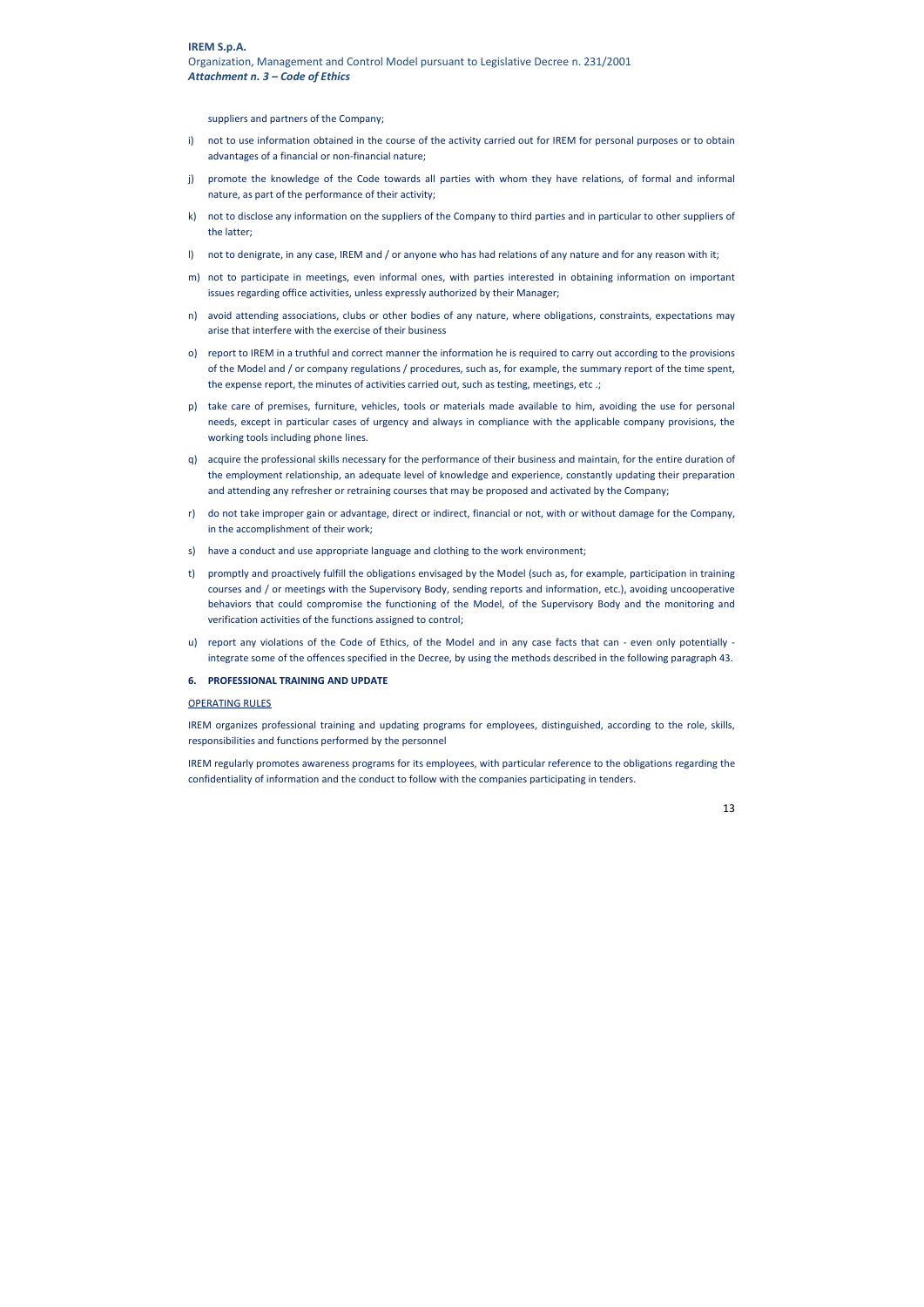## **7. TRADE UNION ORGANIZATION**

## GENERAL PRINCIPLES

IREM interacts with trade union organizations with a collaborative and transparent spirit, without prejudice to the mutual respect for the different roles, national collective agreements and any supplementary company agreements.

#### OPERATING RULES

All employees are free to choose which trade union organization to join or not to join and they can also join any political party or organization that does not infringe the regulations in force, without suffering any discrimination or favoritism.

## **8. PROTECTION OF HEALTH AND SAFETY IN THE WORKPLACES**

## GENERAL PRINCIPLES

Under current legislation, the Company undertakes to take all necessary measures to protect the physical and moral integrity of its workers.

In particular, the Company undertakes to ensure that:

- a) compliance with current legislation on health and safety of workers is considered a priority
- b) risks for workers are also avoided, as far as possible and guaranteed by the evolution of the best technique, by choosing the most appropriate and least dangerous materials and equipment and such as to mitigate the risks;
- c) unavoidable risks are correctly assessed and suitably mitigated through appropriate collective and individual safety measures;
- d) information and training of workers is disclosed, updated and specific with reference to the task performed;
- e) consultation of workers regarding health and safety in the workplace is guaranteed;
- f) addressing quickly and effectively to any need or non-compliance with regard to safety raised in the course of work activities or during audits and inspections;
- g) the organization of the work and the operational aspects of the same are carried out in order to safeguard the health of workers, third parties and the community in which the Company operates;
- h) workers are not in any way subject to conditions of exploitation by violating the rules on health and safety in the workplaces, taking advantage of their state of need.

For the pursuit of the above mentioned purposes, the Company allocates organizational, instrumental and economic resources with the aim of ensuring full compliance with the accident prevention regulations in force and the continuous improvement of the health and safety of workers in the workplace and the related prevention measures.

#### OPERATING RULES

The workers, each to the extent of their competence, are required to ensure full compliance with the law, principles of this Code and company procedures and any other internal provision required to ensure the protection of health and safety in the workplaces, as well as to report any violations or even simple attitudes or practices in contrast with the provisions of the Code of Ethics and the Model.

Workers are absolutely forbidden to engage in behavior or attitudes capable of putting one's own health and that of others at risk.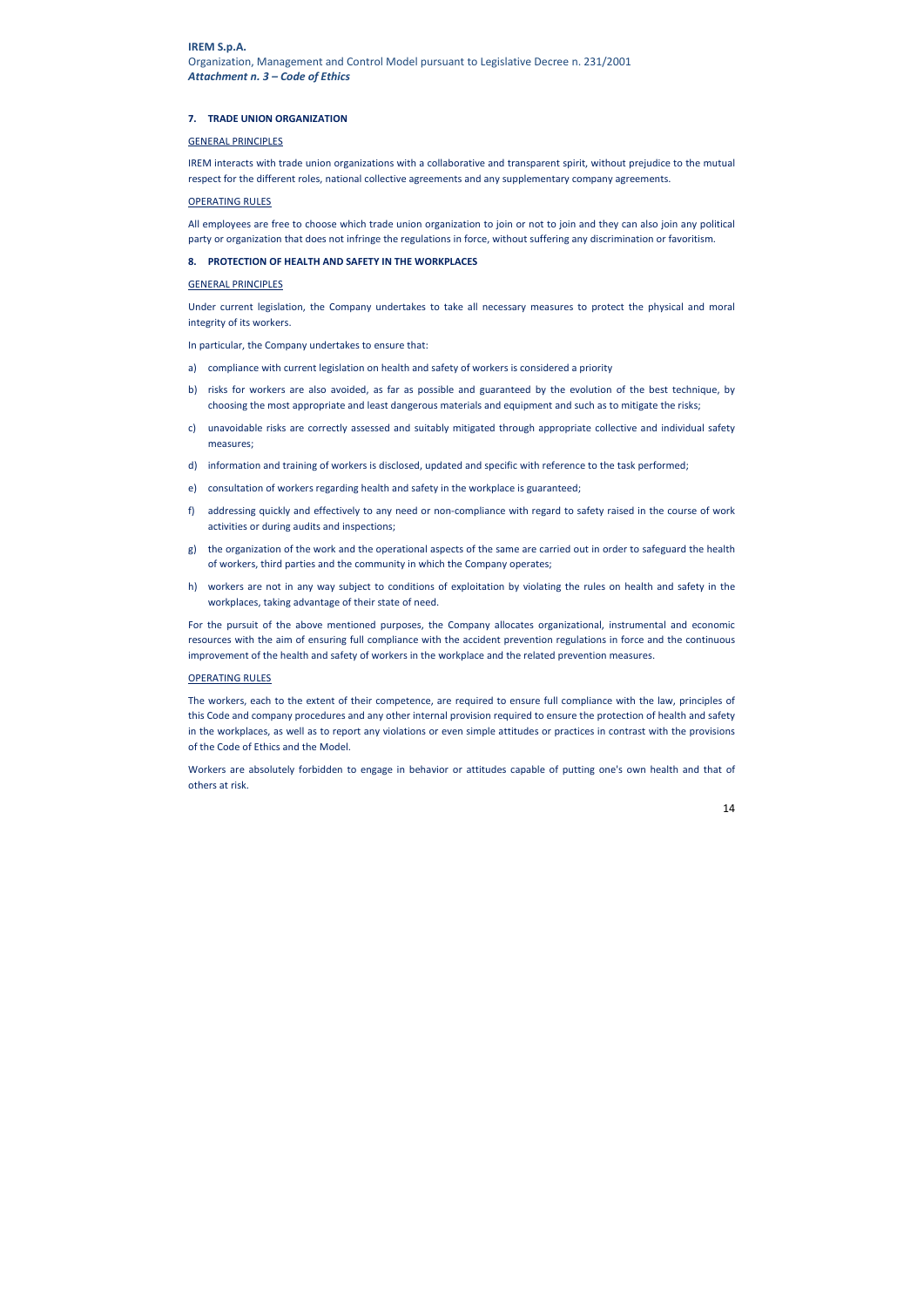## **RULES OF CONDUCT TOWARDS THE PUBLIC ADMINISTRATION**

#### **9. COMPLIANCE OF IMPARTIALITY AND GOOD PERFORMANCE OF THE PUBLIC ADMINISTRATION**

## GENERAL PRINCIPLES

The Company, the corporate bodies and their members, employees, consultants, collaborators and in general third parties who act on behalf of the Company in relations with the Public Administration, Italian or foreign, inspire and adapt their conduct to the compliance of impartiality and good performance of the Public Administration.

## **10. RELATIONS WITH THE PUBLIC ADMINISTRATION**

## GENERAL PRINCIPLES

The relations of IREM with the Public Administration, public officials or parties in charge of a public service must be inspired by the most severe impartiality and accuracy, in compliance with the applicable legal and regulatory provisions and cannot in any way compromise the integrity or the reputation of the Company.

Under no circumstances, the Company executes or instructs / encourages others to perform actions or acts that may appear, even if only potentially, aimed at the fulfillment of acts contrary to official duties or aimed at omission or delay of an official act, even availing of the intermediation or mediation work of external parties.

In no event, in order to achieve its business objectives, IREM benefits of the existing relations - in any capacity - between a third party (whether working or not on its behalf) and the Public Administration.

## OPERATING RULES

The undertaking of commitments and management of relations, of any nature, with the Public Administration, public officials or parties in charge of a public service, are exclusively reserved to the company functions in charge of this and to the authorized personnel.

In any case, these parties are required to diligently prepare and keep all documentation relating to relations held with the Public Administration.

In the context of relations with the Public Administration, public officials or parties in charge of a public service, the Recipients are required to refrain from:

- a) offering, including through a third party, money, job or commercial opportunities or, more generally, other benefits, to public officials, his family members or to parties connected to the same in any way;
- b) unlawfully seeking or establishing personal relations of favor, influence, interference suitable to condition, directly or indirectly, the outcome of the relationship.

## **11. RELATIONS WITH PUBLIC INSTITUTIONS AND SUPERVISORY AUTHORITIES**

#### GENERAL PRINCIPLES

IREM handles relations with public institutions based on the principles of integrity, fairness and professionalism.

#### OPERATING RULES

The Recipients are required to strictly observe the regulations in force in the sectors connected to their respective areas of activity and the provisions issued by the competent institutions and / or by the supervisory authorities.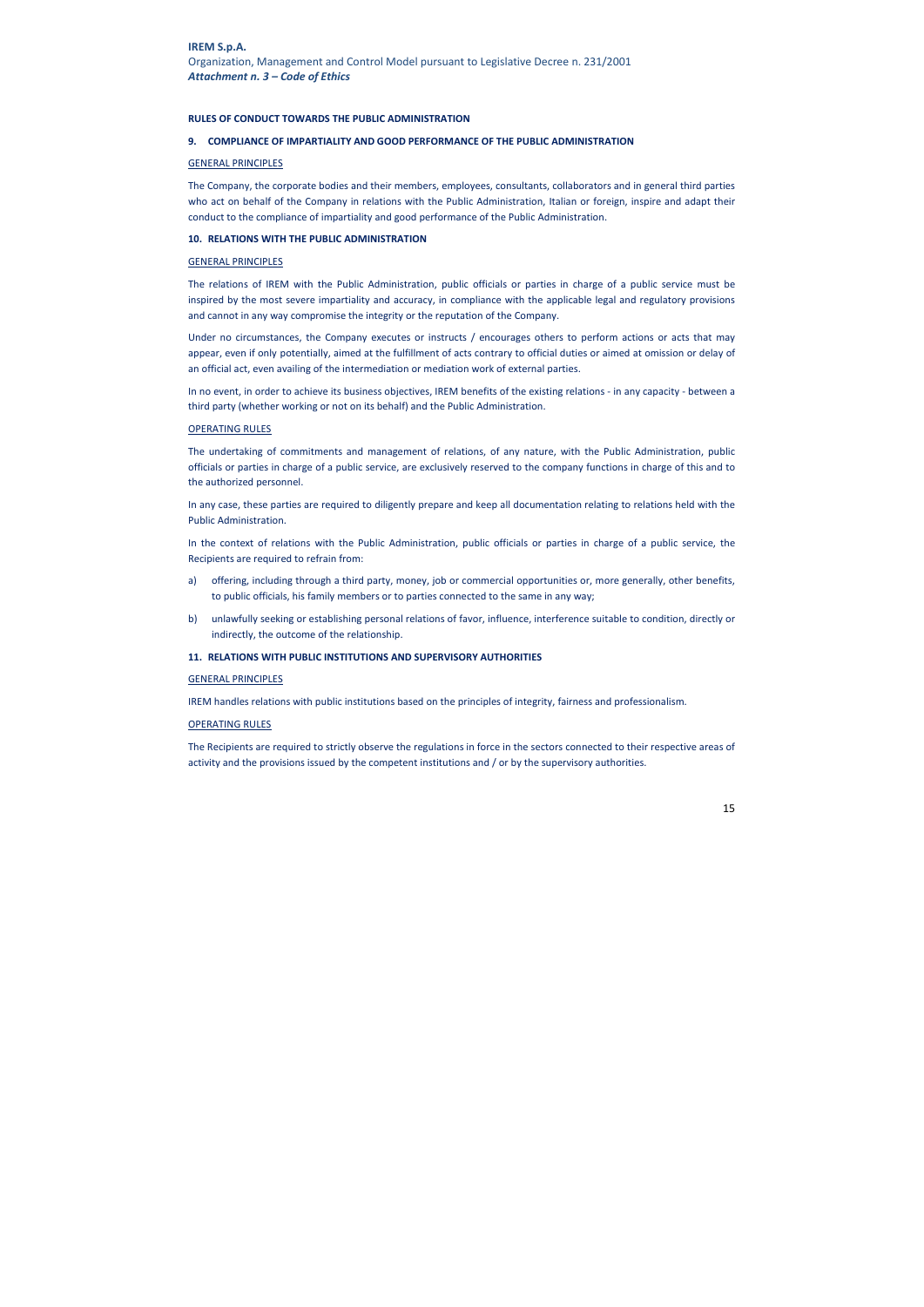On the occasion of controls and inspections by the competent public authorities, the corporate bodies and their members, the employees of the Company, consultants, collaborators and third parties acting on behalf of the Company, must maintain an attitude of maximum availability and of collaboration with inspection and control bodies.

The Recipients promptly comply with any request made by the competent inspection or supervisory authorities to carry out controls or controls, by providing full cooperation and avoiding uncooperative behavior.

It is absolutely forbidden to obstruct, in any way, the functions of the public supervisory authorities that come into contact with the Company due to their institutional functions.

## **12. RELATIONS WITH THE JUDICIAL AUTHORITY**

#### GENERAL PRINCIPLES

IREM operates in a lawful and correct manner, collaborating with the Judicial Authority and the bodies delegated by the latter with the utmost transparency.

In the context of any existing disputes, the activity carried out for the management of the same must be based on the principles of lawfulness, correctness, transparency and all other ethical principles defined in the Code.

## OPERATING RULES

In the event of controls, inspections or investigations, all existing documentation is made available to the Judicial Authority with absolute prohibition to destroy or alter records, minutes, accounting records and any other type of document, as well as lying or persuading others in this regard.

The managers, employees and collaborators of IREM in any capacity must refrain from unlawful conduct aimed at influencing the impartiality of judgment and / or the behavior of their interlocutors, and in any case to obtain a favorable outcome of the dispute for the Company, including but not limited to:

- **-** give or promise money or other benefits to Public Officials or to parties in charge of a public service or to parties indicated by them;
- **-** submit false documents to attest nonexistent requirements or provide untruthful guarantees / statements
- **-** delete documents or destroy archived documents
- **-** give or promise money or other benefits to legal advisors of the Company counterparts in a dispute

The Top management, with the collaboration of the Legal department, protects the confidentiality of the information received on any ongoing proceedings, by identifying the parties that may become aware of them and the methods of storage and preservation of the same.

In addition, the Company:

- reaffirms the absolute autonomy of the party called to make statements to the Judicial Authority in choosing the lawyer of his choice;
- if it becomes aware of the involvement of a party in a proceeding as a party entitled not to answer, he takes the appropriate measures aimed at ensuring the independence and autonomy of the same party and at the same time protecting the Company from potential risks in terms of administrative liability of entities;
- establishes the absolute prohibition against all personnel, at any level of the company structure, from engaging in discriminatory behavior and / or retaliation against the party following the statements made by the same to the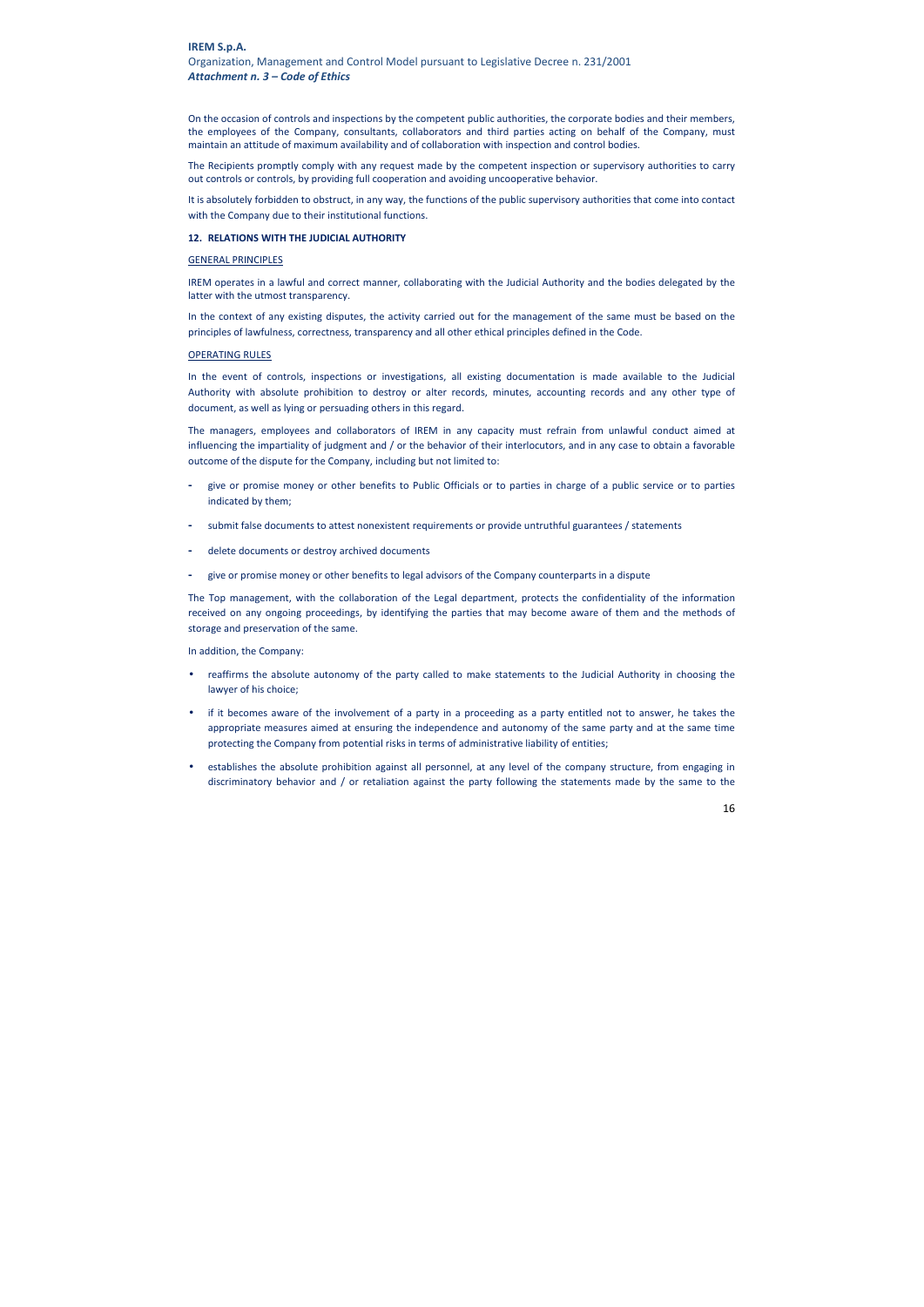#### Judicial Authority.

In fact, it is forbidden for everyone to exert any type of pressure on the parties involved in a proceeding in any capacity or role (i.e. suspects, accused, witnesses, etc.)

In particular, it is absolutely forbidden to engage, against the party called to make statements before the Judicial Authority, in the context of a criminal proceeding and having the right not to answer, behaviors aimed at conditioning or influencing him in the context of his declaration ; and, therefore, all the company functions that interact with the party, by reason of the performance of their work activities, are required not to adopt behaviors that could be conditioning for the party (such as for example: decisions on performance evaluation or donation of bonuses, promise of salary increases or career advancements, threat of disciplinary sanctions, dismissals or reductions in remuneration, as well as other forms of demotion or transfer etc.), in order to safeguard the principle of independence and autonomy of the same in expressing itself before the Judicial Authority.

The Company identifies specific rules of conduct concerning the procedures to deal with the parties possibly involved in a proceeding in any capacity or role, that have the right not to answer (both in terms of telephone contacts and possible measures such as any suspension of the assignement, suspension of the evaluations relating to the awarding process, suspension of disciplinary sanctions, etc.), in compliance with the legal rules characterizing the relationship between the party and the Company.

Any judicial proceeding concerning the criminal offences pursuant to the Decree must be promptly communicated to the Suerbisory Body.

## **13. INFLUENCE ON THE DECISIONS OF THE PUBLIC ADMINISTRATION**

#### GENERAL PRINCIPLES

The Company does not admit any conduct held by the parties appointed to follow or entertain on its behalf business negotiations, requests or relationships with the Italian and / or foreign Public Administration, aimed at unlawfully influencing the decisions of public officials or parties in charge of public service who deal with / take decisions on behalf of the Italian and / or foreign Public Administration.

#### OPERATING RULES

During a business negotiation, request or commercial relationship with public officials and / or parties in charge of public service, Italian or foreign, the following actions - directly or indirectly - cannot be taken:

- propose in any way employment and / or commercial opportunities that may benefit public officials and / or parties in charge of public service in a personal capacity or through a third party;
- offer money or other benefits in any way, except in case of gifts, gratuities or other benefits of modest value and, in any case, falling within the appropriate and authorized customs or practices based on the applicable company procedures;
- perform any other act aimed at inducing Italian or foreign public officials to do or omit to do something in violation of the laws of the legal system to which they belong.

#### **14. WORKING RELATIONS WITH THE PUBLIC ADMINISTRATION**

#### OPERATING RULES

It is forbidden to establish employment relationships and/or of any other form, including consulting relationships, with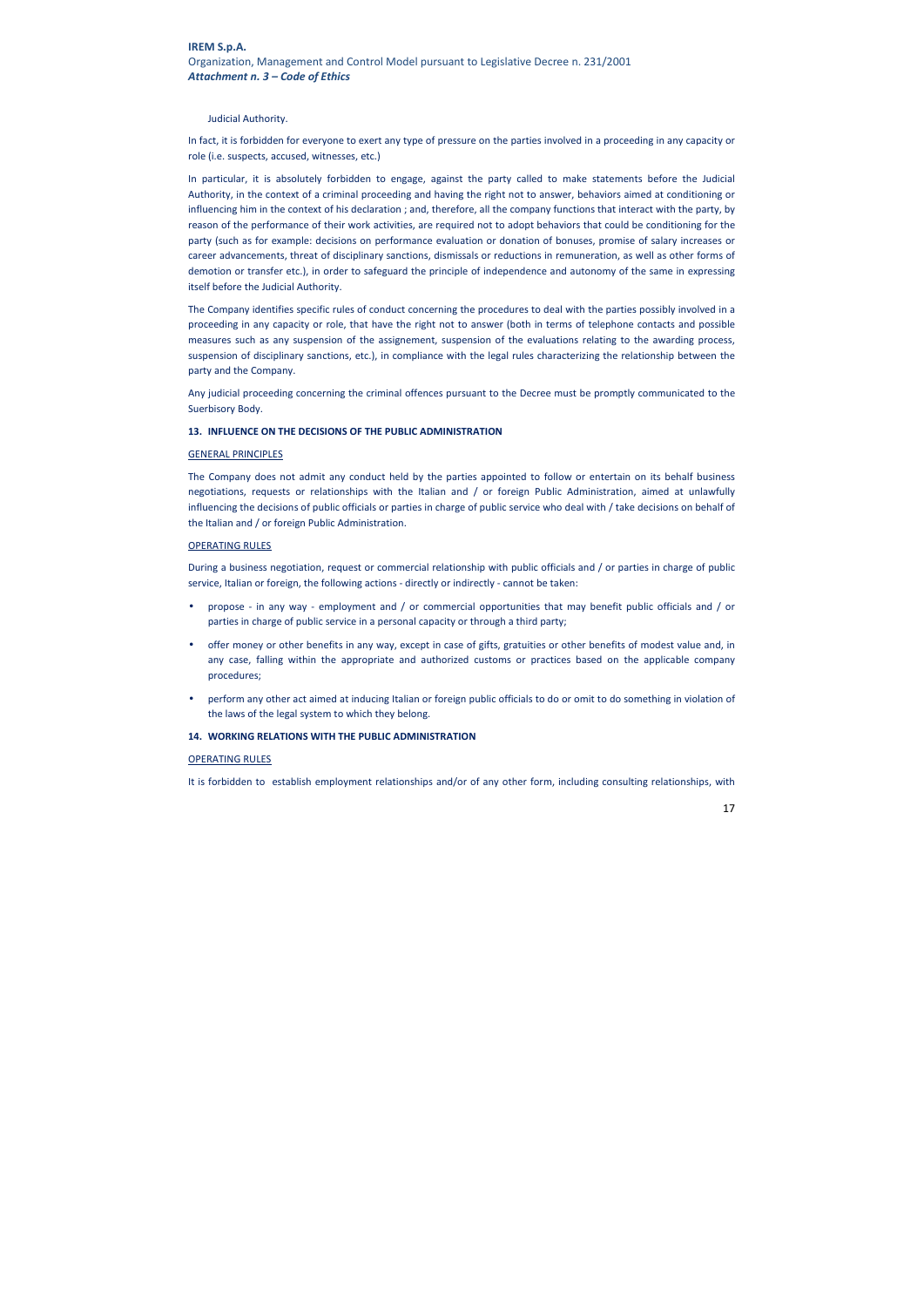former employees of the PA, be it Italian or foreign, who, due to their institutional functions, participate or have personally and actively participated in business negotiations or have endorsed requests made by the Company to the Italian or foreign PA, unless the aforementioned relationships have been preliminarily and adequately declared and evaluated by the top management of the company before proceeding with the possible recruitment/establishment of the relationship, as well as notified to the Supervisory Board together with the related assessments.

## **15. TRANSPARENCY OF THE MANAGEMENT OF FINANCING AND CONTRIBUTIONS OF THE PUBLIC ADMINISTRATION**

## GENERAL PRINCIPLES

The Company condemns any conduct aimed at obtaining any type of contribution, loan, soft loan or other provision of the same type by the Government, the European Authorities or by any other Public Authority, by means of altered or falsified statements and/or documents, or by means of omitted information or in general, by means of artifices or deceptions, including those carried out by means of an IT and /or telematic system, aimed at misleading the lender.

## OPERATING RULES

It is forbidden to allocate funding, grants or loans obtained from the Government or from another public authority or from European Authorities, even of modest value and/or amount, for purposes other than those for which they were granted.

## **16. CONFLICTS OF INTEREST WITH THE PUBLIC ADMINISTRATION**

## OPERATING RULES

The Company cannot be represented in relationships with the Italian or foreign Public Administration by parties in a recognized position of conflict of interest, unless said situation has been preliminarily declared to the top management and adequately assessed and justified in order to the possibility of conferring the aforementioned power of representation.

The Supervisory board shall be notified about this circumstance, and the related assessments.

Those who work on behalf of the Company are obliged to refrain from having relationships with the Italian or foreign Public Administration, whenever situations of conflict of interest occur.

## **CODES OF CONDUCT IN RELATIONSHIPS WITH SUPPLIERS AND CLIENTS**

## **17. SELECTION**

#### GENERAL PRINCIPLES

In relationships with suppliers, the Recipients must be inspired by the principles of absolute honesty, loyalty, good faith, balance, correctness, diligence, effectiveness, efficiency, clarity, impartiality, transparency and confidentiality.

## OPERATING RULES

Any behavior that may cause prejudice or damage, even indirectly, to IREM, and / or that may lead to unjustified favoritism, favoring one supplier over others, must be avoided.

In particular, when choosing suppliers, the Recipients must:

• avoid any discrimination and allow maximum participation and competition among the potential suppliers, giving third parties the opportunity to confront themselves according to rules of fairness in order to establish business relationships with the Company;

• assess potential conflicts of interest before engaging a third party;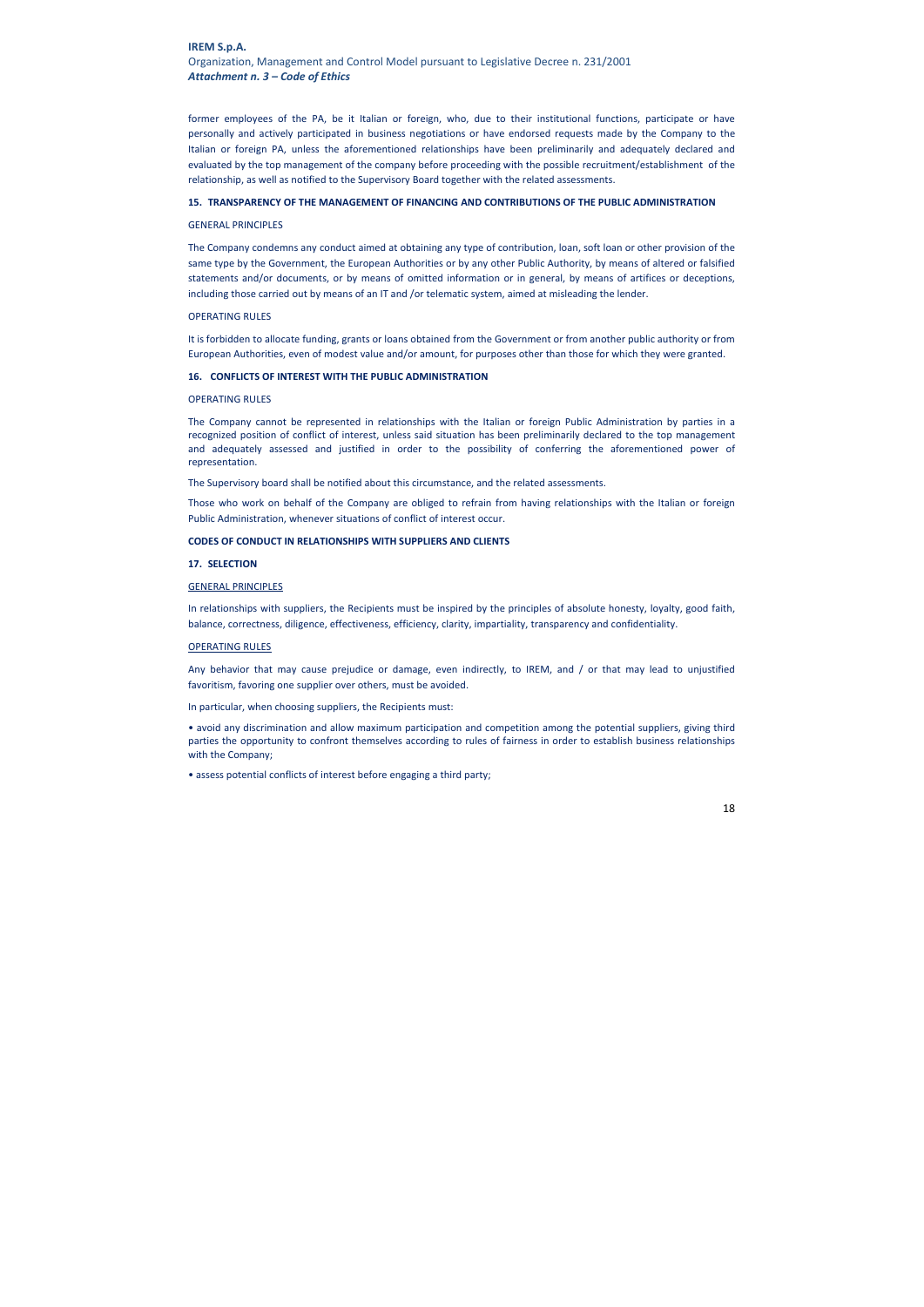• choose qualified business partners who have a good reputation in terms of quality and honesty.

All the Recipients are therefore required to observe, as regards the provisions of the related current legislation and of the internal provisions, the procedures established to make the best choice of suppliers and to operate a correct management of the relationship with them, even in the phases of performance of the contract.

#### **18. CONTRACTUAL RELATIONSHIP MANAGEMENT**

#### GENERAL PRINCIPLES

The Company guarantees the correct management of the relationship with the supplier, ensuring the regular performance of the contract in compliance with all the clauses contained therein.

## OPERATING RULES

In relationships with suppliers, it is absolutely forbidden to:

- accept /validate non-existent services;
- authorize undue payments,
- appoint third parties to carry out illegal or unethical activities.

At the same time, the Recipients must verify that all agreements with suppliers and business partners comply with company policies, including the provision of clauses for acknowledgement and respect of the Code of Ethics.

## *19.* **PARTICIPATION IN CONFERENCES, CONGRESSES AND SEMINARS**

## OPERATING RULES

Participation in initiatives such as seminars and/or conferences organized by suppliers is not permitted without the prior authorization for everyone of his own Manager after consulting the CEO.

If participation in courses and/or seminars is necessary for the proper performance of the services deriving from existing relationships with some suppliers, IREM employees will be required to use their own transport and accommodation or otherwise made available by IREM.

However, it is possible to accept transport to and from the relative locations, in addition to the relative accommodation and meals, subject to the authorization of the Manager and the Chief Executive Officer, as long as their value is always within the limits of reasonableness.

## **RULES OF CONDUCT IN RELATIONSHIPS WITH THE COMMUNITY**

#### **20. RELATIONSHIPS WITH BANK OPERATORS**

#### OPERATING RULES

In the context of relationships with bank operators, the Company's activities must comply with the following control principles:

- compliance with the roles and responsibilities defined by the company organization chart, and by the authorization system with reference to the management of relationships with financial/ bank operators;
- correctness and transparency in relationships with banking institutions, in compliance with the principles of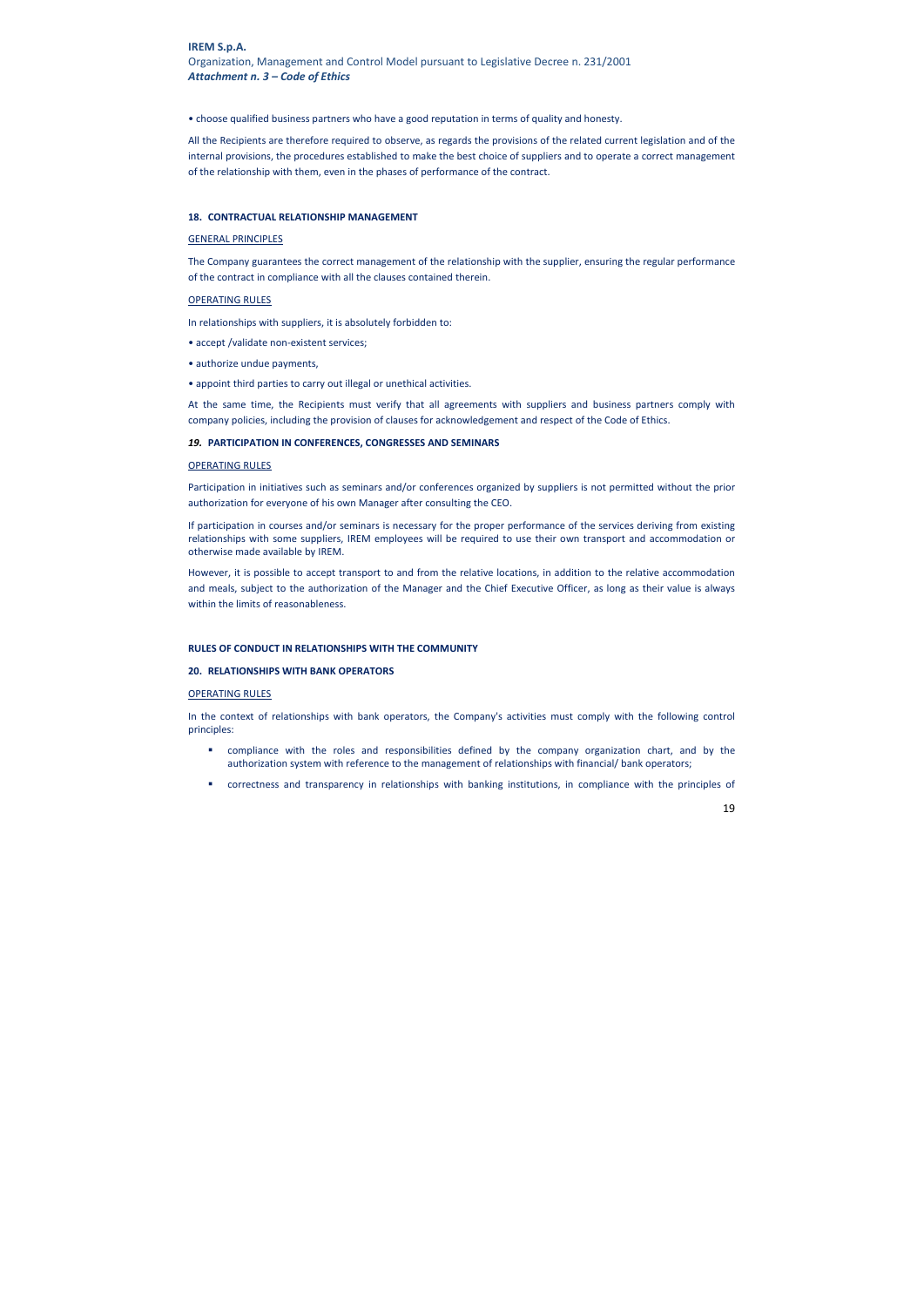correct management and transparency;

- integrity, impartiality and independence, not improperly influencing the decisions of the counterparty and not requiring favorable treatment (prohibition to promise, provide or receive favors, sums and benefits of any kind);
- completeness, accuracy and truthfulness of all information and data transmitted to banking institutions.

## **21. RELATIONSHIPS BETWEEN PRIVATE PARTIES**

#### OPERATING RULES

The Recipients of this Code of Ethics are not allowed to:

- make cash donations or grant other benefits of any kind (promises of employment, use of company assets, etc.) to representatives (top management or subordinates) of other private companies aimed at obtaining any advantage for the Company;
- perform services or grant benefits of any kind in favor of representatives of commercial partners and/or consultants who are not adequately justified in the context of the relationship established with them;
- recognize remuneration or other benefits of any kind in favor of external agents/ assistants who are not adequately justified in relation to the type of assignment to be carried out and the practices in force in the local area;
- make cash donations or recognize other benefits in favor of their own suppliers, which are not adequately justified in the context of the relationship established with them or which may lead to ensuring an unfair advantage for the Company;
- receive benefits of any kind, going beyond the normal commercial or courtesy practices, or in any case benefits aiming at the acquisition of unfair favorable treatment in the management of any kind of company business activities, for the payment of money or any kind of benefits in return.

# **22. MEDIA RELATIONS AND MANAGEMENT OF OUTBOUND COMMUNICATIONS**

## GENERAL PRINCIPLES

Communication with mass media by IREM must be transparent and truthful.

Any form of pressure or acquisition of favorable attitudes by the media is prohibited.

Relations with mass media are reserved only for the appointed bodies or for the corporate function responsible for this, subject to the express authorization of the Chairman and /or of the CEO.

## OPERATING RULES

No one can provide information regarding IREM or maintain relationships with mass media, without prior authorization of the Chairman and / or of the CEO.

Any contact with mass media must be promptly reported to the top management.

The publication of articles or studies or the participation in conferences or broadcasts, even if they don not refer to work activities, concerning matters which fall within the competence of IREM, must be authorized in advance by the top management; in any case, IREM recommends all the Recipients to be sure that there is no confusion between personal interests and those of the Company (for example, it is necessary to avoid using IREM letterhead or e-mail messages to express personal opinions or to authorize transactions for personal purposes), also specifying the personal nature of the assessments made and specifying that they do not necessarily represent the official position of the Company.

However, it is not permitted to make statements, affirmations or public announcements which may in any way damage or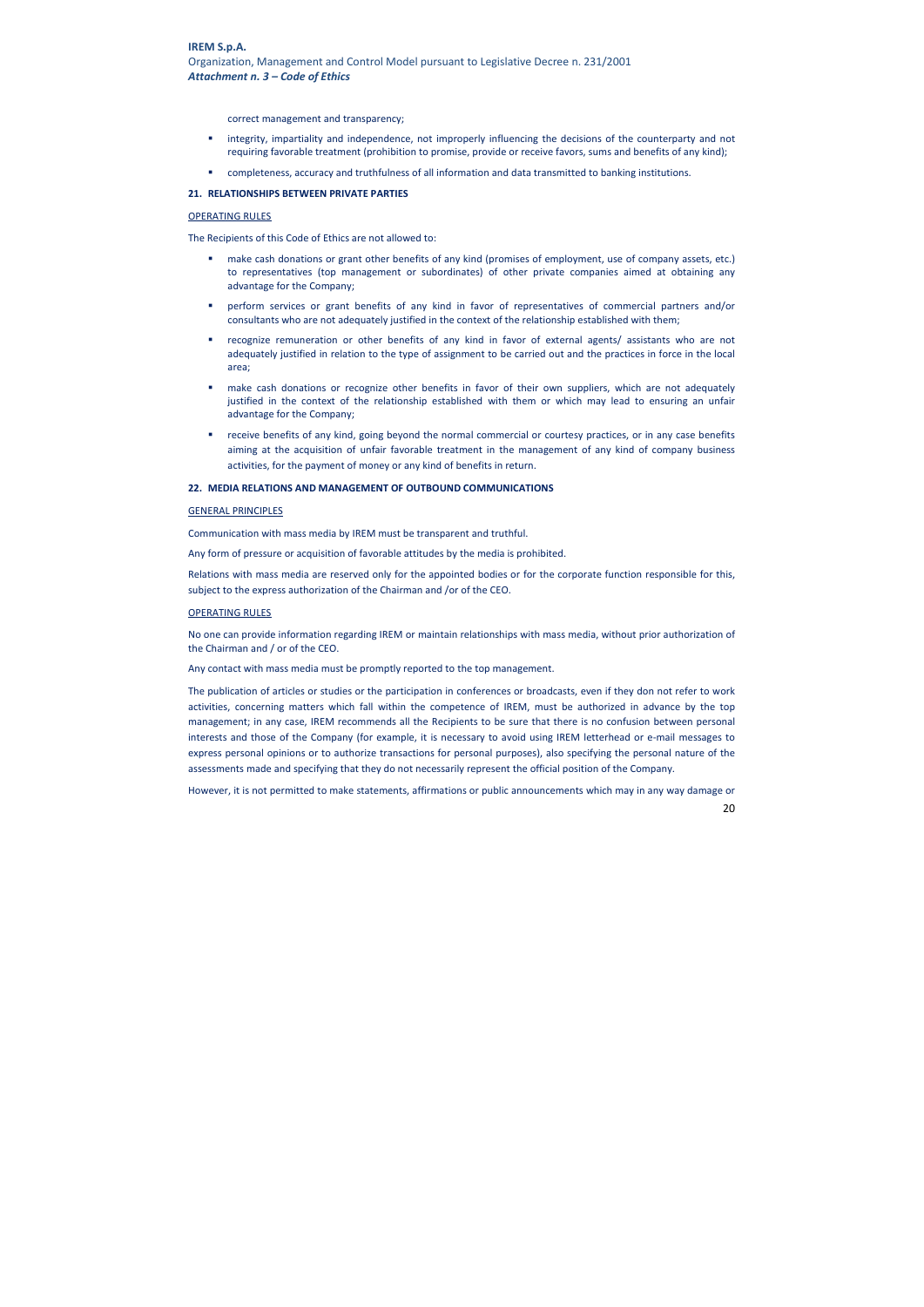put the position and work of IREM in a bad light.

In the management of the advertising spaces and of the Company's website, the Recipients are required to verify, each according to their duties, that the proposed contents are not contrary to the law, with particular reference to scrupulous compliance with the current legislation for the protection of minors, as well as to ensure that they do not concern issues or aspects attributable to:

- induction to child prostitution;
- exploitation of minors for pornographic performances or for the production and possession of pornographic material;
- propaganda of tourist initiatives aimed at the exploitation of prostitution;
- induction in any form, explicit or implicit, to racial discrimination;
- induction to violence for the purpose of terrorism or subversion of the democratic order.

# **23. FINANCIAL RELATIONSHIP WITH POLITICAL PARTIES, MASS MEDIA AND TRADE UNION ORGANIZATIONS AT NATIONAL LEVEL**

#### OPERATING RULES

IREM does not provide direct or indirect contributions to political or trade union parties, movements, committees and organizations, nor to their representatives and candidates.

The Company condemns any conduct aimed at favoring propaganda phenomena or instigating and inciting the denial of the Shoah or crimes of genocide, crimes against humanity and war crimes.

The Company, in particular, prohibits any sponsorship of events / congresses or parties that have the purpose of political propaganda, except those which are within the limits permitted by law and subject to the adoption of an express resolution of the administrative body.

#### **RULES OF CONDUCT IN COMPANY'S ACTIVITIES**

#### **24. OPERATIONS AND TRANSACTIONS**

## OPERATING RULES

Each operation and/or transaction, in the broadest sense of the term, must be legitimate, authorized, coherent, congruous, documented, recorded and verifiable at any time.

The procedures that regulate economic or financial transactions that involve movements of money in or out must grant the opportunity of carrying out verifications on the characteristics of the operation, on the reasons that allowed their execution, on the permissions of the performance, on the execution of the operation thereof;

Any person who carries out operations and/or transactions involving sums of money, goods or other economically valuable assets belonging to the Company, must be expressly authorized and must provide, upon request, all valid evidence for its verification at any time.

Each corporate function is responsible for the truthfulness, authenticity and originality of the documentation produced and the information provided while carrying out the activity of its own pertinence.

Compliance with the principles of correctness, transparency and good faith in relations with all contractual counterparties must be guaranteed.

The assignments given to possible service companies and/or natural persons who look after the economic / financial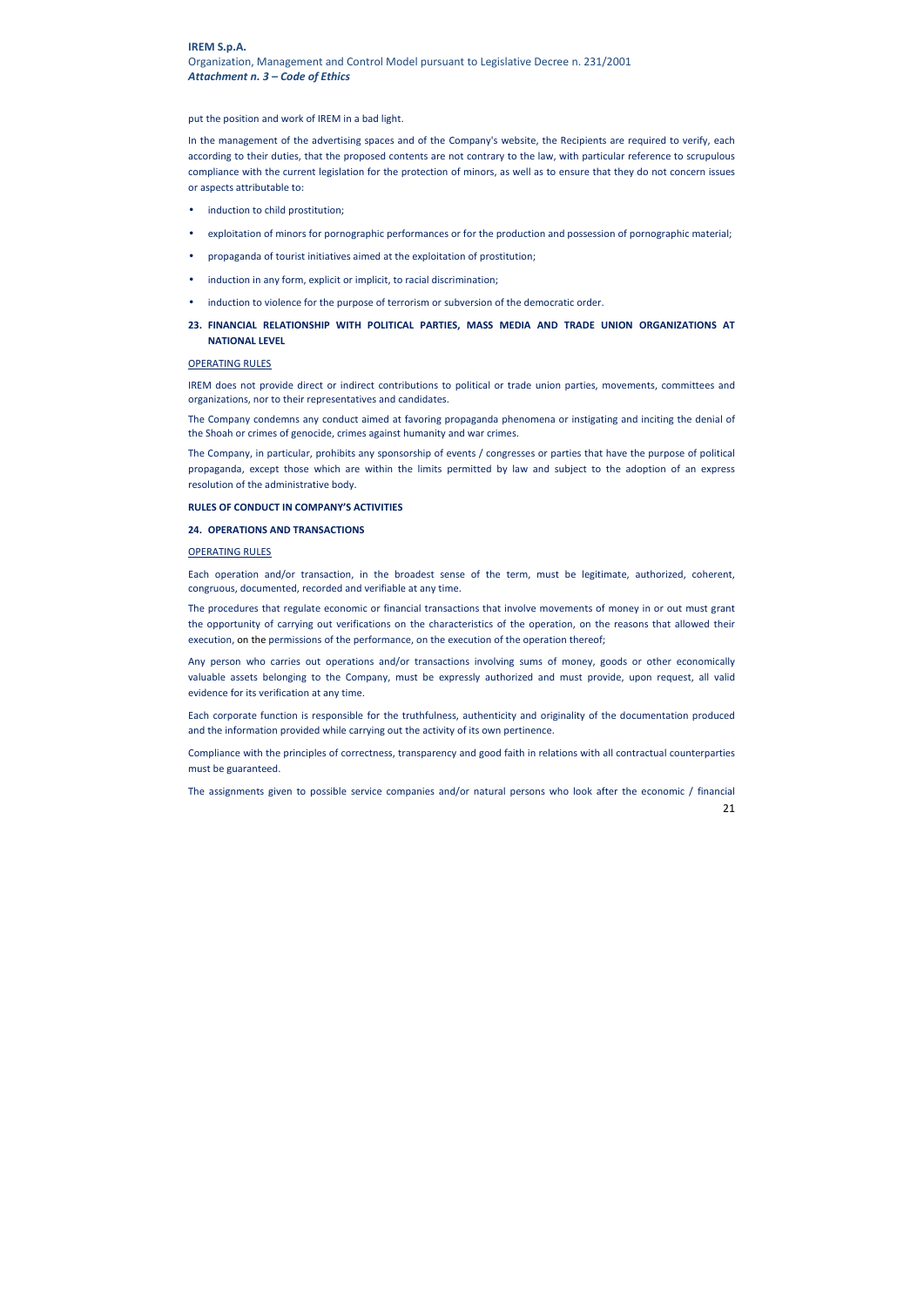interests of the Company must be drawn up in writing, with an indication about the contents and the economic conditions which have been agreed. Any exceptions must be duly authorized and justified.

With reference to the commercial/professional reliability of suppliers and partners, all the necessary information must be requested and obtained in order to assess the ethical reputation /reliability of the contractual counterpart (e.g. organizational model pursuant to Legislative Decree No. 231/2001, certifications, legality ratings, etc.).

## **25. PURCHASES OF GOODS AND SERVICES AND ASSIGNMENT OF EXTERNAL CONSULTANCIES**

## GENERAL PRINCIPLES

Employees and persons who make any purchase of goods and/or services, including the entrusting of external consultancies, on behalf of the Company, must act in compliance with the principles of transparency, correctness, costeffectiveness, quality, inherence and lawfulness and operate with the diligence of the good father of a family, and in compliance with the specific procedures and/or internal regulations of the Company.

## OPERATING RULES

Recipients must undertake to:

• select suppliers and consultants on the basis of the procedures in force, in compliance with the criteria of reliability and competence of the interested person and assignment to the same of tasks by means of a contract / formal appointment letter;

• define as much as possible the exact content of the service and any project outputs in order to allow verification of the service performed even afterwards;

• duly file all documentation, in particular the final version of the documents, including correspondence;

• hand the Company's Code of Ethics to the supplier/consultant, obtain the formal commitment to comply with the provisions contained therein and insert a specific clause of compliance with the Code of Ethics in the consultancy contracts, in order to sanction any conduct contrary to corporate ethical principles ;

• not to pay or offer, directly or indirectly, payments and material benefits of any size to influence or compensate for an act of their function;

• not to carry out illegal, collusive practices and behaviors, illicit payments, attempts at corruption and favoritism;

• avoid exchanging courtesy gifts or acts of hospitality that do not have an eminently symbolic value;

• not to recognize fees that are not justified depending on type and nature of the appointment or justified by local practice.

#### **26. IT SYSTEMS MANAGEMENT**

### GENERAL PRINCIPLES

IREM condemns any behavior consisting in altering the functioning of an IT or telematic system or in accessing without right to data, information or programs contained therein, aimed at procuring the Company an unfair profit to the detriment of the State.

The Company also condemns any possible behavior that may, even if only indirectly, facilitate the perpetration of computer crimes; to this end, the Company undertakes to activate all the preventive and subsequent control methods necessary for the purpose.

## OPERATING RULES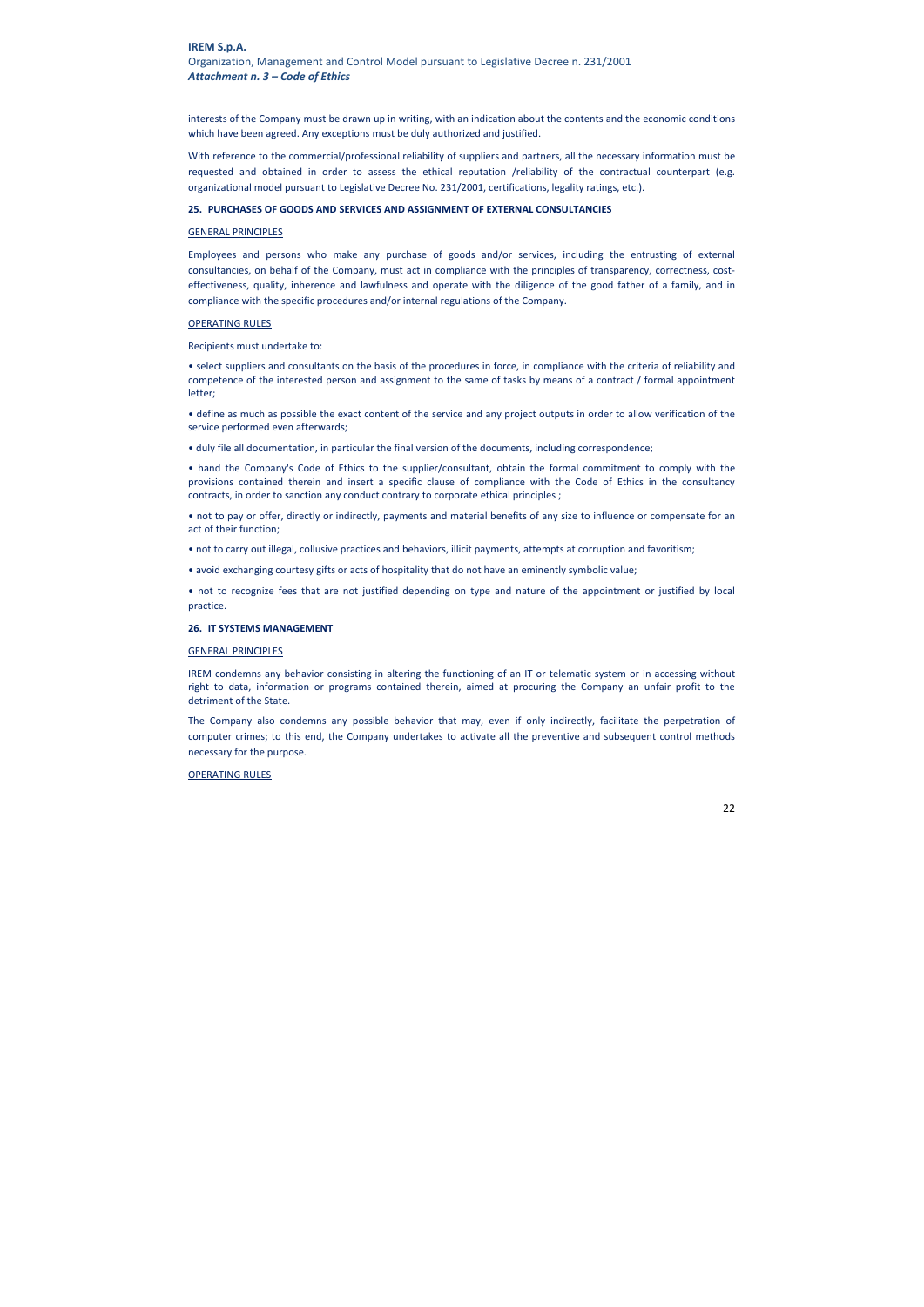It is forbidden to:

- install, download and/or use computer programs and tools that make it possible to alter, forge, falsely certify, suppress, destroy and/or conceal public or private IT documents;
- install, download and / or use computer programs and tools that allow the illegal introduction into computer or telematic systems protected by security measures or that allow them to remain (without having authorization) inside them, in violation of the measures put in place to protect them by the owner of the data or of the programs to preserve or keep confidential;
- find, disseminate, share and / or transmit passwords, access keys, or other means suitable for allowing the conduct referred to in the preceding two points;
- use, find, disseminate, share and/or transmit the methods of use of equipment, devices or computer programs aimed at damaging or interrupting a computer or electronic system;
- use, find, disseminate, install, download, share and/or transmit the methods of use of equipment, devices or computer programs aimed at intercepting, preventing or unlawfully interrupting computer or telematic communications, even if they occur between multiple systems;
- destroy, deteriorate, cancel, totally or partially make useless, alter or suppress data or computer programs of others or to cause a serious obstacle to their functioning;
- use, install, download and/or transmit techniques, programs or IT tools which allow you to change the server field or any other information relating to it or that allow you to hide the sender's identity or change the settings of the IT tools supplied by the Company;
- use file sharing software and, in general, applications and IT systems not provided and/or expressly authorized by the Company.
- destroy, damage, delete, make it totally or partially unusable, alter or destroy data or computer programs of others or severe obstacle to their operations;

## **27. USE OF BANKNOTES, LEGAL TENDERS, STAMP VALUES**

#### GENERAL PRINCIPLES

IREM, sensitive to the need to ensure fairness and transparency in the conduct of business, requires Recipients to comply with current legislation on the use and circulation of money, legal tenders and stamps, and therefore severely sanctions any conduct aimed at the illegal use as well as the circulation of credit cards, revenue stamps, fake coins and banknotes.

## OPERATING RULES

Those who detect behavior even potentially in conflict with the principles and rules in question must inform their Manager and/or the Managing Director, as well as the Supervisory Board, who will proceed with the utmost promptness and confidentiality to carry out all actions which will be deemed appropriate.

## **28. TOOLS AND SIGNS OF RECOGNITION AND PROTECTION OF COPYRIGHTS**

## GENERAL PRINCIPLES

The Company safeguards intellectual property rights, including copyrights, patents, trademarks and signs of recognition, by complying with the policies and procedures established for their protection and also respecting the intellectual property of others, in every activity of the Company, with particular reference to the management of marketing strategies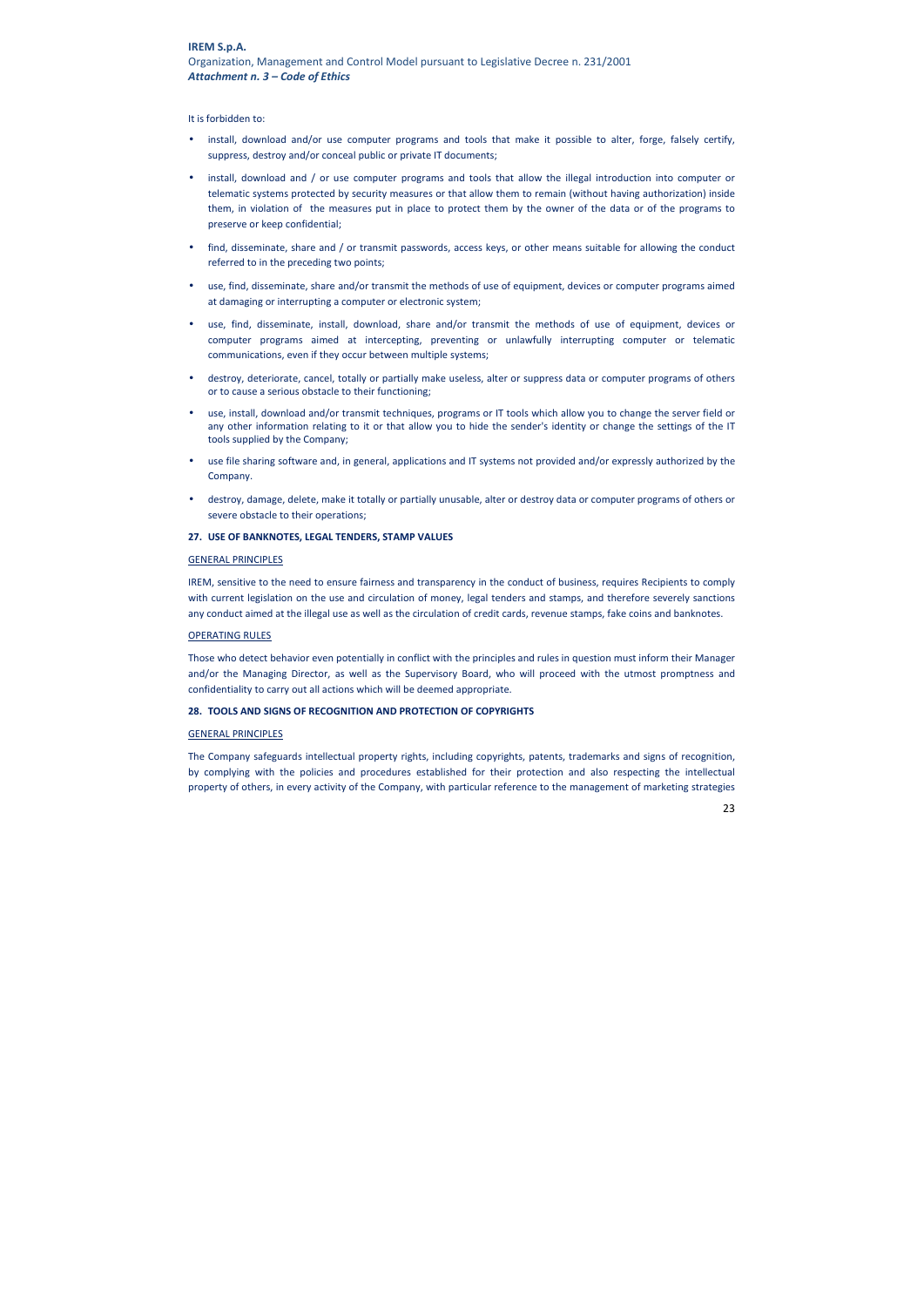#### and policies.

The unauthorized reproduction of software, documentation or other materials protected by copyright is therefore contrary to the Company's policies. In particular, the Company complies with the restrictions specified in the license agreements relating to the production / distribution of third party products, or those stipulated with its software suppliers and prohibits the use or reproduction of software or documentation with the exception of what permitted by each of said license agreements.

The Company prohibits any conduct aimed at determining the loss, the theft, the unauthorized dissemination or the improper use of one's own or others' intellectual property or of confidential information. To this end, the Company undertakes to activate all the preventive and subsequent control methods necessary for the purpose, ensuring compliance with copyright legislation, as well as the protection of recognition signs, such as trademarks and patents. The Company also stigmatizes the extraction, the reproduction of data, the public presentation of the contents taken from databases, as well as the use of the latter for different purposes for which they were established and, in any case, contrary to what allowed by the legislation on the protection of copyright.

The Company condemns any conduct carried out in order to illegally take possession of trade secrets, lists of suppliers and other information concerning the economic activity of third parties.

#### **29. MANAGEMENT OF ACCOUNTING, PROPERTY AND FINANCIAL DATA AND INFORMATION OF THE COMPANY**

#### GENERAL PRINCIPLES

The Company condemns any conduct by anyone aimed at altering the correctness and truthfulness of the data and information contained in the financial statements, reports or other corporate communications required by law, addressed to the shareholders and to the public.

The Company is aware of the importance of transparency, accuracy and completeness of accounting information and endeavors to have a reliable administrative-accounting system and to provide the tools to identify, prevent and manage, as far as possible, financial and operational risks, as well as fraud to the detriment of the Company.

## OPERATING RULES

All accounting records and any other document concerning economic, property and financial information of IREM must:

a) be based on the principles of truthfulness, accuracy and completeness of the related data resulting from the supporting documentation which, in turn, must be complete and subject to verification;

b) be kept in accordance with the provisions of current legislation and company procedures;

c) be ordered according to criteria that allow an easy retrieval and consultation, a timely reconstruction of the operation to which they refer, as well as the identification of the different levels of responsibility.

All persons called upon to draw up the aforementioned documents are required to verify, with due diligence, the correctness of the data and information that will then be incorporated for the drafting of the documents indicated above;

All the items in the financial statements, whose determination and quantification presupposes discretionary assessments by the offices in charge, must be supported by legitimate choices and suitable documentation.

The accounting records and documents must be based on precise, exhaustive information, must reflect the nature of the transaction to which they refer in compliance with external constraints (legal provisions and accounting principles), as well as policies, plans, regulations and internal procedures; in addition, they must be accompanied by the relevant supporting documentation necessary to allow objective analysis and verifications.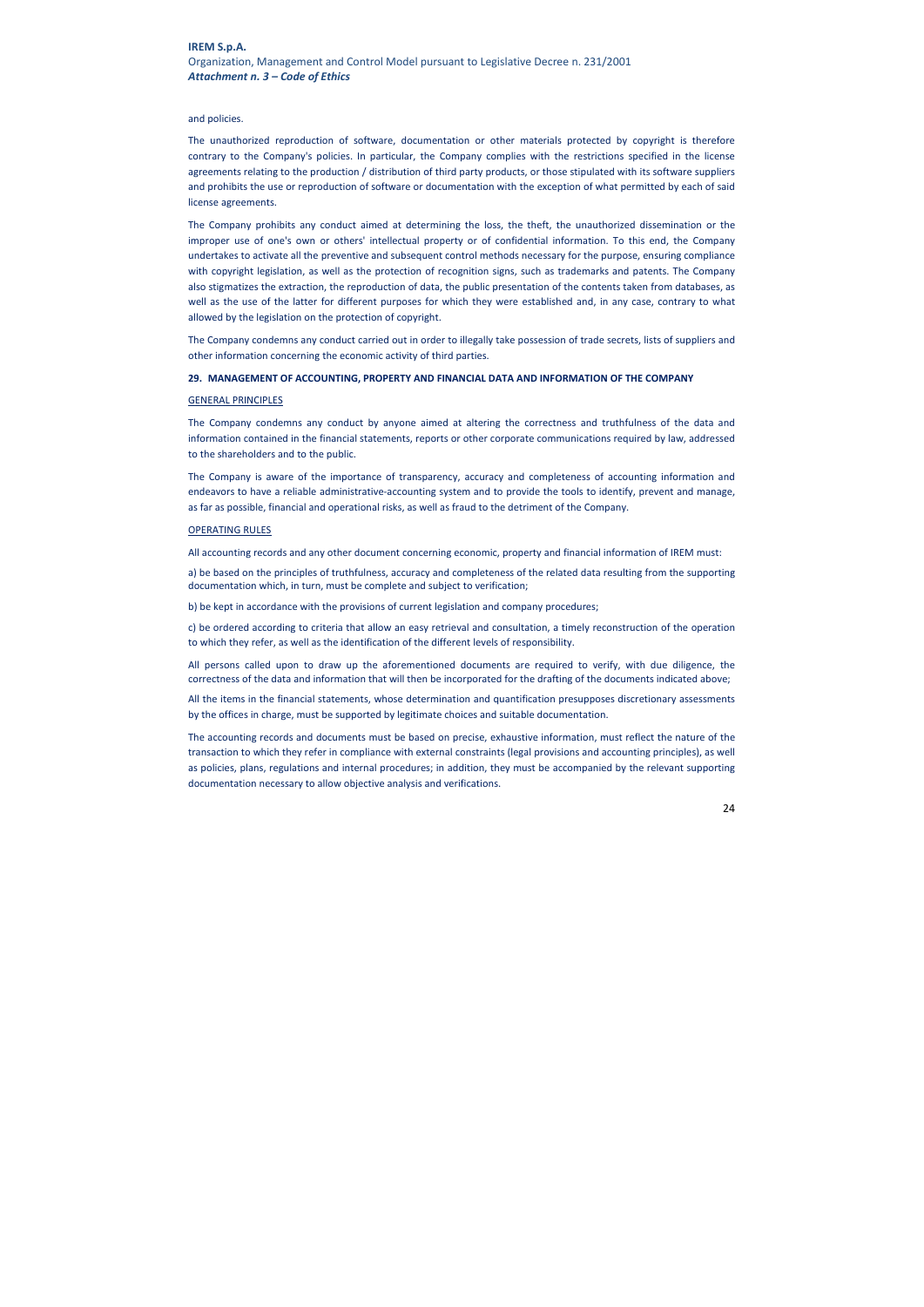# **IREM S.p.A.** Organization, Management and Control Model pursuant to Legislative Decree n. 231/2001 *Attachment n. 3 – Code of Ethics*

The statutory auditors and, in general, the boards responsible for control, have free access to data, documents and information necessary to carry out their activity.

In order to allow or facilitate the performance of these activities, it is the task of each person involved, within the limits of their competences and powers, to provide full cooperation.

With particular regard to the preparation of the financial statements, other accounting records and documents concerning the economic, equity and financial situation of IREM, it is forbidden to enter misleading or false entries.

Anyone who becomes aware of omissions, falsifications or lack of accuracy in the management of the accounting and documentation on which the accounting records are based, is required to immediately notify:

- employees have the duty to inform their Manager or, if this is not possible for reasons of expediency, directly to the CEO;
- external consultants to the Company are required to inform their internal contact at IREM, or, if this is not possible for reasons of expediency, the Chief Executive Officer;
- Managers are required to directly inform the Chief Executive Officer.
- employees have the duty to inform their Manager or, if this is not possible for reasons of convenience, directly the CEO;
- external consultants to the Company are required to inform their internal contact at IREM, or, if this is not possible for reasons of convenience, the Chief Executive Officer;
- Managers are required to directly inform the Chief Executive Officer.

#### **30. TAX TRANSPARENCY**

## GENERAL PRINCIPLES

The Company considers the payment of taxes to be a fundamental contribution to national economies and to the community, as well as a link between IREM and the countries and communities in which it operates.

For these reasons, the Company condemns any conduct aimed at tax evasion and undertakes to properly and regularly fulfill tax obligations, seeking and developing, where possible, relations with the tax authorities based on maximum transparency and mutual respect.

IREM does not encourage in any way the adoption of fraudulent behavior aimed at allowing tax evasion; in particular, the achievement of the objectives of the company personnel is in no way proportionate with the control of the tax impact on the company.

## **31. CORPORATE COMMUNICATIONS**

### OPERATING RULES

Each employee is required to collaborate with the Board of Statutory Auditors and / or the auditing company, providing any information and / or data on the economic, equity and financial situation of the company, acquired and / or known in the context of carrying out the activities for which they are responsible, in a timely, clear, correct and without reserve.

The members of the Board of Directors, the Board of Statutory Auditors and the auditing company adapt their activity to the provisions and principles of this Code, in addition to compliance with current legislation.

The procedures for convening, functioning and minutes of the meetings of the Assembly and the Board of Directors must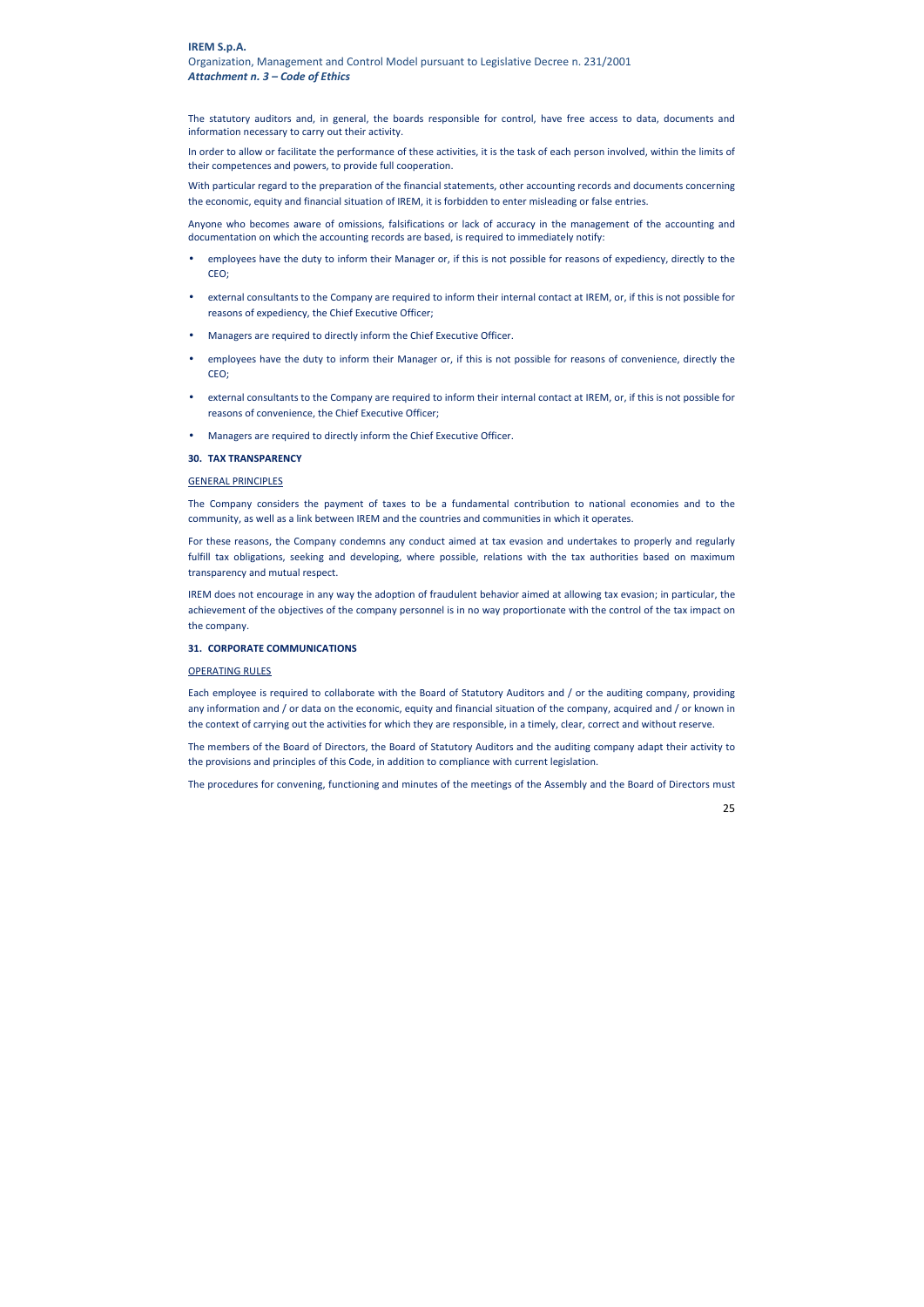be based on criteria and procedures that ensure maximum information and participation for all interested parties and compliance with the provisions of the law.

The Company verifies the truthfulness of the accounting records and their compliance with the provisions of the civil code, tax regulations and the relevant legislation through the corporate bodies and corporate functions concerned from time to time, as well as through the auditing company.

It is in the interest of IREM, as well as its company policy, that the current legislation, including tax and fiscal one is respected, both by its employees and by parties, including external ones, that provide fix or occasional consultancy to the Company.

#### **32. PROTECTION OF CORPORATE AND CREDITORS ASSETS**

## OPERATING RULES

It is forbidden to engage in any conduct aimed at causing damage to the integrity of the corporate assets.

Any behavior aimed at reducing the share capital or merging with another company or division in order to cause damage to creditors is prohibited.

## **33. INFLUENCE ON SHAREHOLDERS 'MEETING**

## OPERATING RULES

It is forbidden to carry out any act, simulated or fraudulent, aimed at influencing the will of the members of the shareholders' meeting to obtain the irregular establishment of a majority and / or a resolution other than that which would otherwise have been adopted.

# **34. RELATIONSHIP WITH THE BOARD OF STATUTORY AUDITORS, THE AUDITING COMPANY AND OTHER CORPORATE BODIES.**

## GENERAL PRINCIPLES

Relations with the Board of Statutory Auditors, the independent auditors, the Supervisory Board and any other corporate bodies must be based on the utmost cooperation and transparency.

# OPERATING RULES

The Company requires all personnel to observe the correct and transparent conduct in the performance of their duties, especially in relation to any request made by shareholders, the Board of Statutory Auditors and other corporate bodies in the exercise of their respective functions of supervision.

## **35. DIRECTORS' CONFLICT OF INTEREST**

## OPERATING RULES

Each director is obliged to promptly inform the other Directors and the Board of Statutory Auditors about any interest they have, on their own behalf or on behalf of third parties, in a specific Company transaction on which they are called to decide. This communication must be precise and timely, specifying the nature, the terms, the origin and the extent of the interest itself.

## **36. ACTIVITIES AIMED AT TERRORISM AND AT THE SUBVERSION OF THE DEMOCRATIC ORDER**

#### GENERAL PRINCIPLES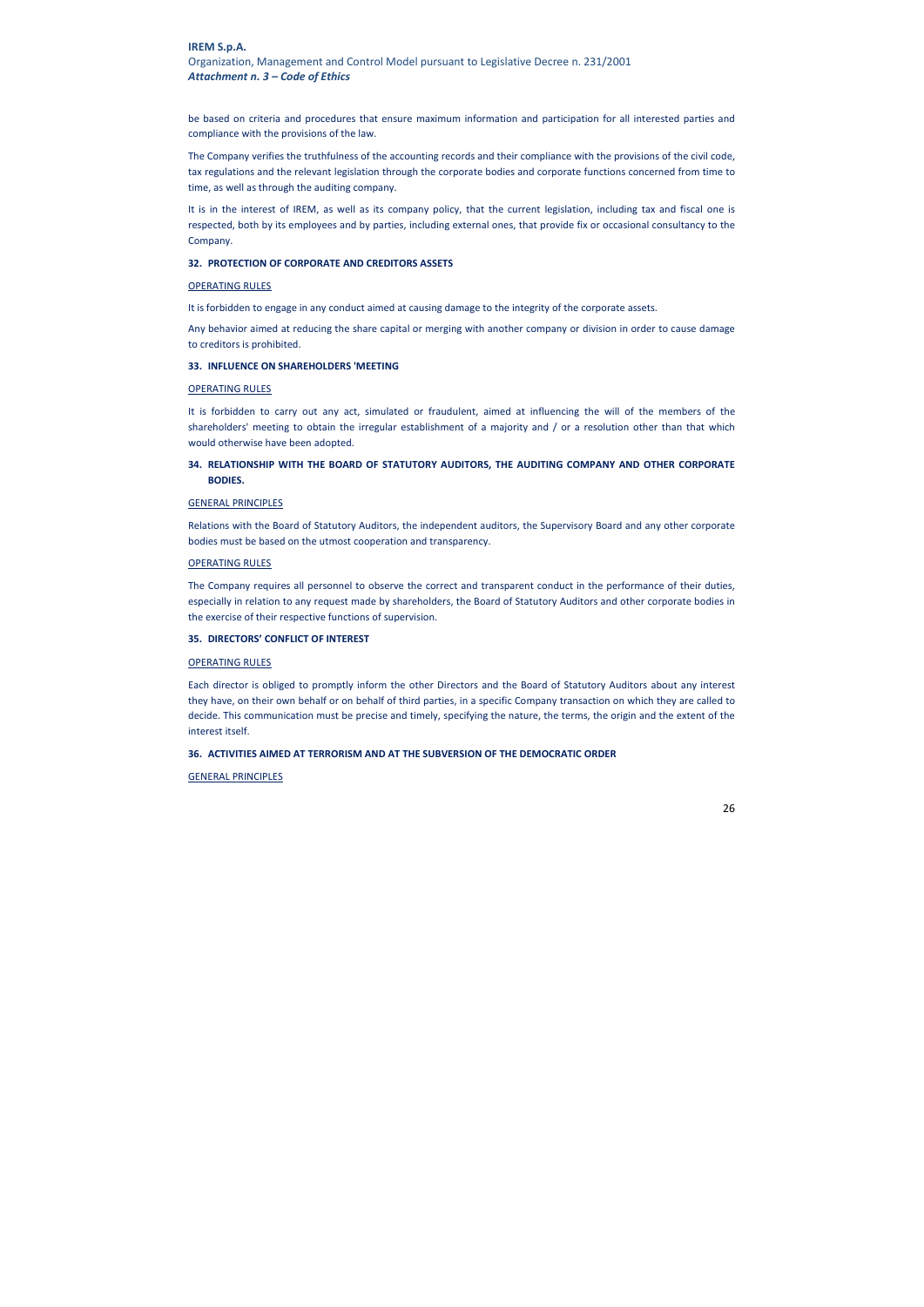# **IREM S.p.A.** Organization, Management and Control Model pursuant to Legislative Decree n. 231/2001 *Attachment n. 3 – Code of Ethics*

The Company, aware of the particular historical moment, requires its employees and the Recipients in general, to pay the utmost attention and diligence in the performance of their duties, and to monitor the timely and rigorous application of the procedures and control measures in force.

The Company requires compliance with all laws and regulations that prohibit the carrying out of terrorist activities as well as subversion of the democratic order, including belonging to associations with these purposes.

#### OPERATING RULES

The Company prohibits the use of its resources for financing and carrying out any activity aimed at achieving terrorist objectives or subversion of the democratic order, and undertakes to adopt the most appropriate control and supervisory measures in order to prevent any possible behavior aimed at committing such crimes.

It is also expressly forbidden for each employee of the Company, wherever they works or are located, to get involved in any practice or other action suitable for integrating terrorist conduct or subversion of the system.

In case of doubt, or if a situation appears ambiguous, each employee is required to contact their department manager, the Legal Department, the top management, or the Supervisory Board.

IREM also urges the Recipients to promptly report any circumstance that may reasonably be considered suspicious, to their manager / company contact person, to top management, to the Supervisory Board, as well as, if necessary, to the police bodies.

In case of doubt, or if a situation appears ambiguous, each employee is required to contact their Department Manager, the Legal Department, the top management, or the Supervisory Body.

IREM also urges the Recipients to promptly report any circumstance that may reasonably be considered suspicious, to their manager / Company contact person, the top management, the Supervisory Body, as well as, if necessary, the police.

#### **37. PROTECTION OF THE INDIVIDUAL'S PERSONALITY**

## GENERAL PRINCIPLES

The Company condemns any possible behavior aimed at committing crimes against the individual's personality, such as, for example, reduction or maintenance in slavery or servitude, child prostitution, child pornography, possession of pornographic material, tourism initiatives aimed at the exploitation of child prostitution, etc. and undertakes to adopt the most appropriate supervisory measures in order to prevent the commission of such offenses, as well as any form of financing that may favor or support such practices.

The Company condemns any form of exploitation or reduction in a state of oppression of the person, taking advantage of the state of need of the latter, and intends instead to ensure working conditions of maximum dignity, respectful of the legal requirements and aimed at avoiding any situation of exploitation or serious danger.

IREM does not accept and condemn any conduct aimed at spreading ideas based on racial or ethnic hate, instigation to discrimination, violence for ethnic, national or religious reasons, participation or assistance to organizations or groups having among their purposes the instigation to discrimination or violence for racial, ethnic, national or religious reasons.

Any Recipient who, in the context of their work activities, becomes aware of the commission of acts or behaviors that may favor the injury to personal safety, constitute exploitation or reduction in a state of oppression of a person or create forms of racism or xenophobia, must immediately notify their superiors and the Supervisory Body.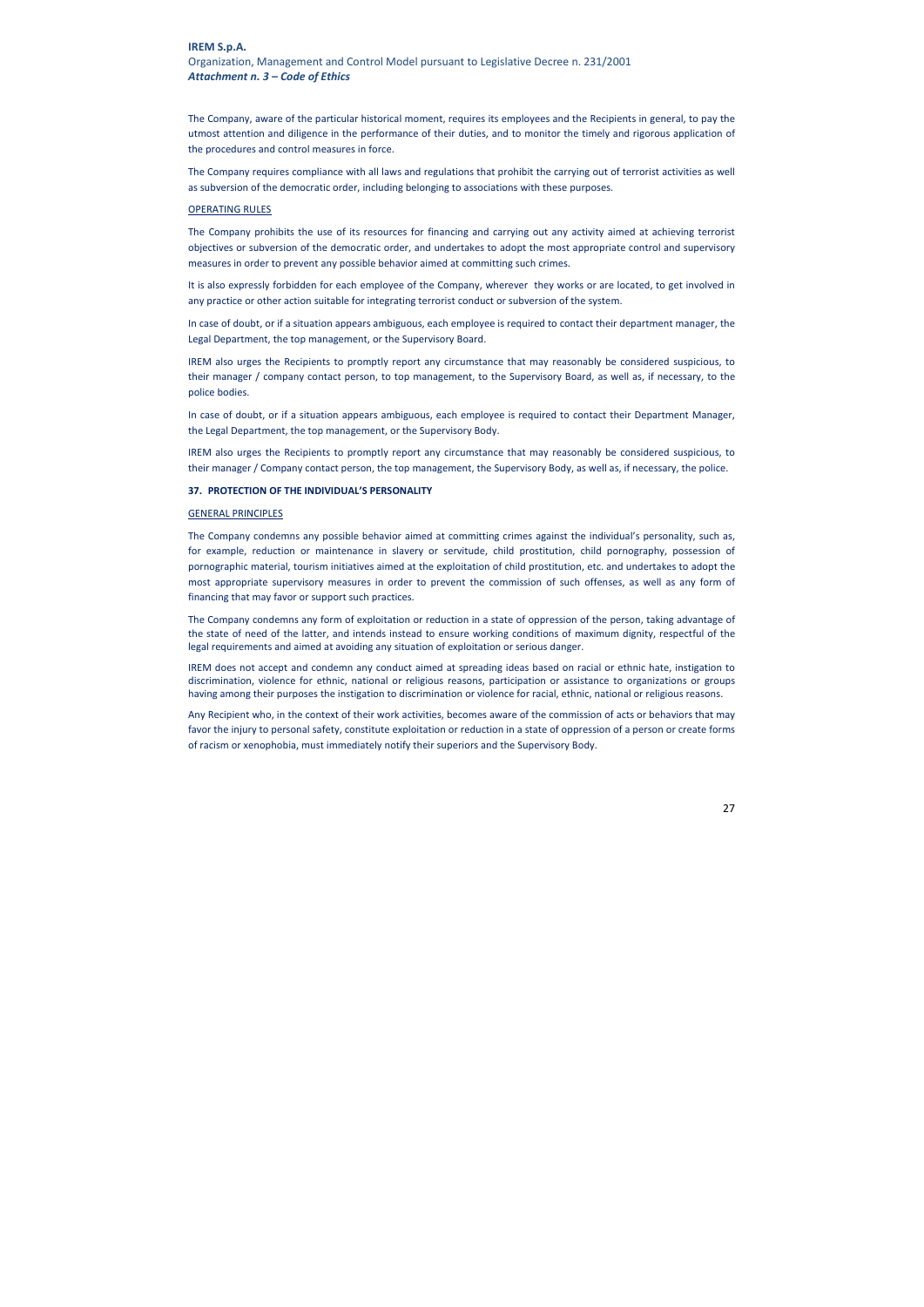# **38. ACTIVITIES AIMED AT POSSESSION OF STOLEN GOODS, MONEY LAUNDERING, USE OF MONEY, GOODS OR UTILITIES OF ILLEGAL ORIGIN AND SELF MONEY- LAUNDERING**

## GENERAL PRINCIPLES

The Company carries out its business in full compliance with the anti-money laundering regulations in force and the provisions issued by the competent Authorities.

In compliance with the applicable legislation, the Company undertakes to avoid carrying out suspicious transactions in terms of correctness and transparency and to verify in advance the information available relating to cleints, suppliers, external collaborators and agents, in order to verify the morality and the legitimacy of their activity, as well as to activate all the preventive and subsequent control methods necessary for the purpose.

#### OPERATING RULES

The Recipients of this Code are required to:

a) verify, as far as possible in advance, the information available on users, counterparties, partners, suppliers, and consultants, in order to assess their reputation and legitimacy of the activity before establishing any relationship with them that involves obtaining goods o sums of money;

b) operate in such a way as to avoid the establishment of any suitable relationship or operation, even potentially, to favor the laundering of money deriving from illegal or criminal activities, acting in full compliance with primary and secondary anti-money laundering legislation and internal control procedures prepared for this purpose.

For the purposes described above, collections and payments must preferably be made through bank transfers and / or bank checks, and, in any case, strictly where required by law.

Each Recipient who carries out, on behalf of the Company, operations and / or transactions involving sums of money, goods or other economically valuable benefits must act with authorization, and provide on request all valid evidence for its verification at any time.

It is mandatory to provide for the monitoring of financial flows coming from abroad, including the companies of the Group, and aimed at the investments necessary for the performance of the business activity and / or on the occasion of shareholders capital increases, in order to ensure a correct identification of the source of origin of the funding.

All Recipients are also prohibited from:

- accept money where there is even the doubt of its illicit / uncertain origin;
- accept goods and / or services and / or other utilities for which there is no properly authorized order / contract;

• make or accept cash payments exceeding the threshold set by law (for this purpose, payments made in several smaller amounts but concerning the same supply and overall exceeding the aforementioned threshold are also included).

Where a corporate function feels that it is facing a suspicious transaction, or that has characteristics that make it seem artificial / unusual / abnormal, it must promptly inform the Chief Executive Officer and the Supervisory Body. In such cases, it will be necessary to evaluate the possibility of having to interrupt it, refrain from carrying it out, collect more information, communicate the critical issues encountered by involving a higher hierarchical level, etc ...

## **39. TRANSNATIONAL ACTIVITIES AND PROTECTION AGAINST THE ORGANIZED CRIME**

#### GENERAL PRINCIPLES

The Company condemns any conduct, carried out, on both the national and the transnational level, by parties who hold a top or secondary position, which might even indirectly facilitate the carrying out of criminal offenses such as criminal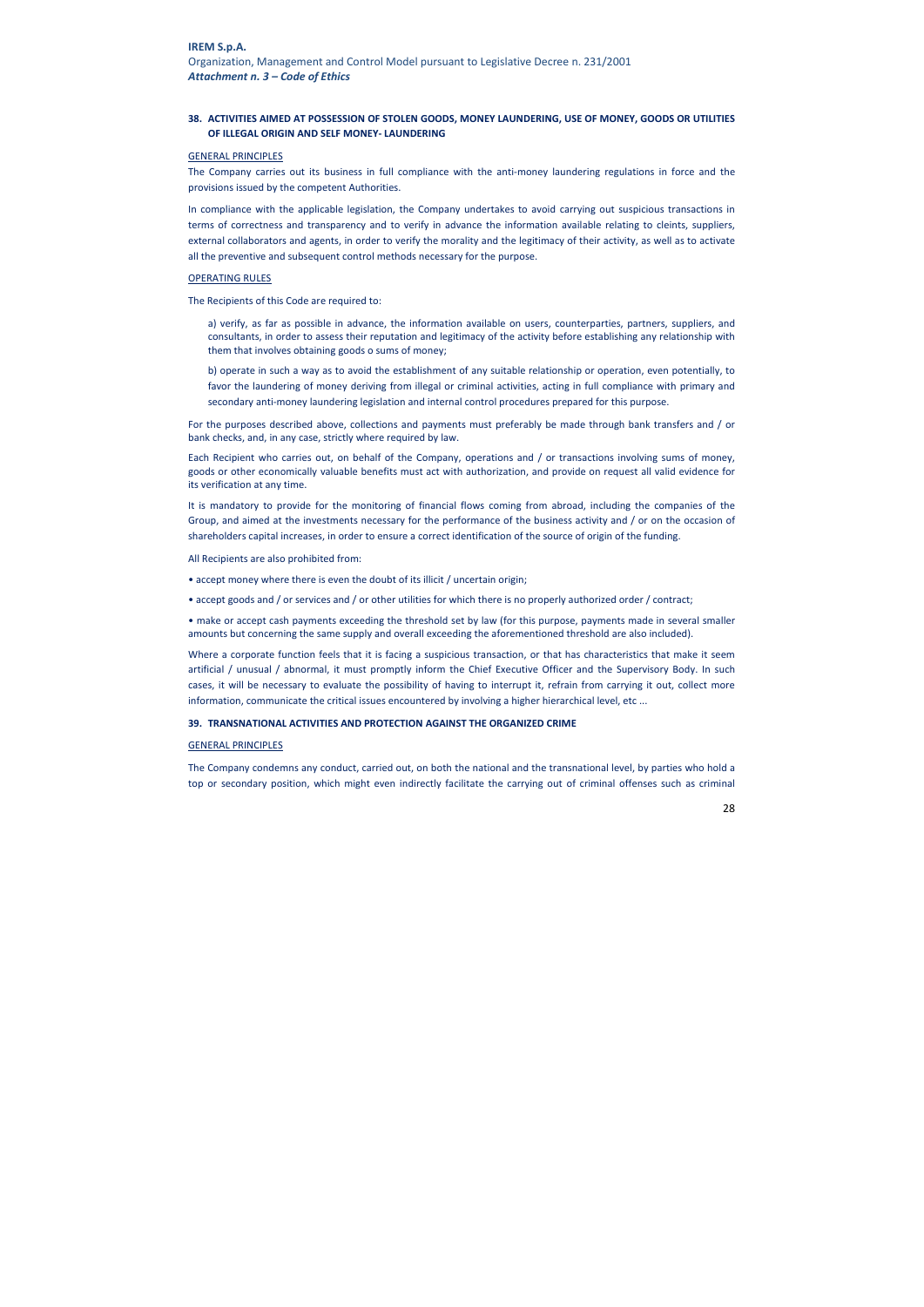association, mafia association and the obstruction of justice; or determine possible violations of the additional provisions against organized crime pursuant to art. 24-ter of Legislative Decree 231/2001.

For this purpose, the Company undertakes to activate all the necessary preventive and subsequent control methods (verifiability, traceability, monitoring, separation of functions, etc.).

The Company also undertakes to control any form of internal association in order to reduce the risks of Organised Crime infiltration and to prevent the occurrence of associative phenomena of an inner matrix aimed at engaging in unlawful conduct that make use of the means, the resources and corporate assets.

The Company promotes the development of legality within the territorial areas in which it operates; therefore it promotes the involvement in any memoranda of understanding (or similar agreements) defined between public entities, companies, trade associations and trade unions, aimed at preventing criminal infiltration.

## OPERATING RULES

Business relationships must be maintained exclusively with customers, collaborators, partners and suppliers of a confident reputation, that carry out legitimate business activities and whose profits come from legitimate sources. To this end, there are rules and procedures that ensure the correct identification of customers and the adequate selection and evaluation of suppliers or partners to collaborate with.

The Company adopts all the necessary control tools so that the decision-making centers within the Company act and deliberate through codified rules and keep track of their work (such as, as example, meeting minutes, reporting mechanisms, etc.).

## **40. PROTECTION OF COMPETITION**

## GENERAL PRINCIPLES

The Company and all Recipients undertake to comply with antitrust regulations (which prohibit conduct aimed at limiting the competition) and to avoid any unfair action against commercial counterparties (e.g. sabotages, falsification of technical, commercial and accounting documents and, in general, any fraud scheme).

The Company undertakes not to undertake in any case aggressive or misleading commercial policies, aimed at influencing the consumer in the purchase of its product through any form of physical-psychological pressure or through a false communication on the product such as to mislead the client.

The Company recognizes and promotes the value of free competition in a market economy as a decisive factor for growth, and therefore undertakes to operate in compliance with EU and national principles and laws aimed at protecting competition. IREM intends to protect the value of fair competition by refraining from collusive and predatory behavior.

The Company inspires its conduct towards its competitors on the principles of loyalty and correctness and, consequently, stigmatizes and disapproves of any behavior that may hinder or disturb the operation of a business or trade or which may be connected to the execution of the crimes provided for by art. 25-bis.1 of Legislative Decree 231/2001 (Crimes against industry and trade)

The Company undertakes not to engage in unlawful or otherwise unfair conduct in order to take possession of commercial secrets, lists of suppliers, or information relating to the infrastructures or other aspects of the business activity of third parties.

Furthermore, IREM does not hire employees from competing companies for the sole purpose of obtaining confidential information, nor does it encourage the staff or customers of competing companies to disclose information that they cannot disclose.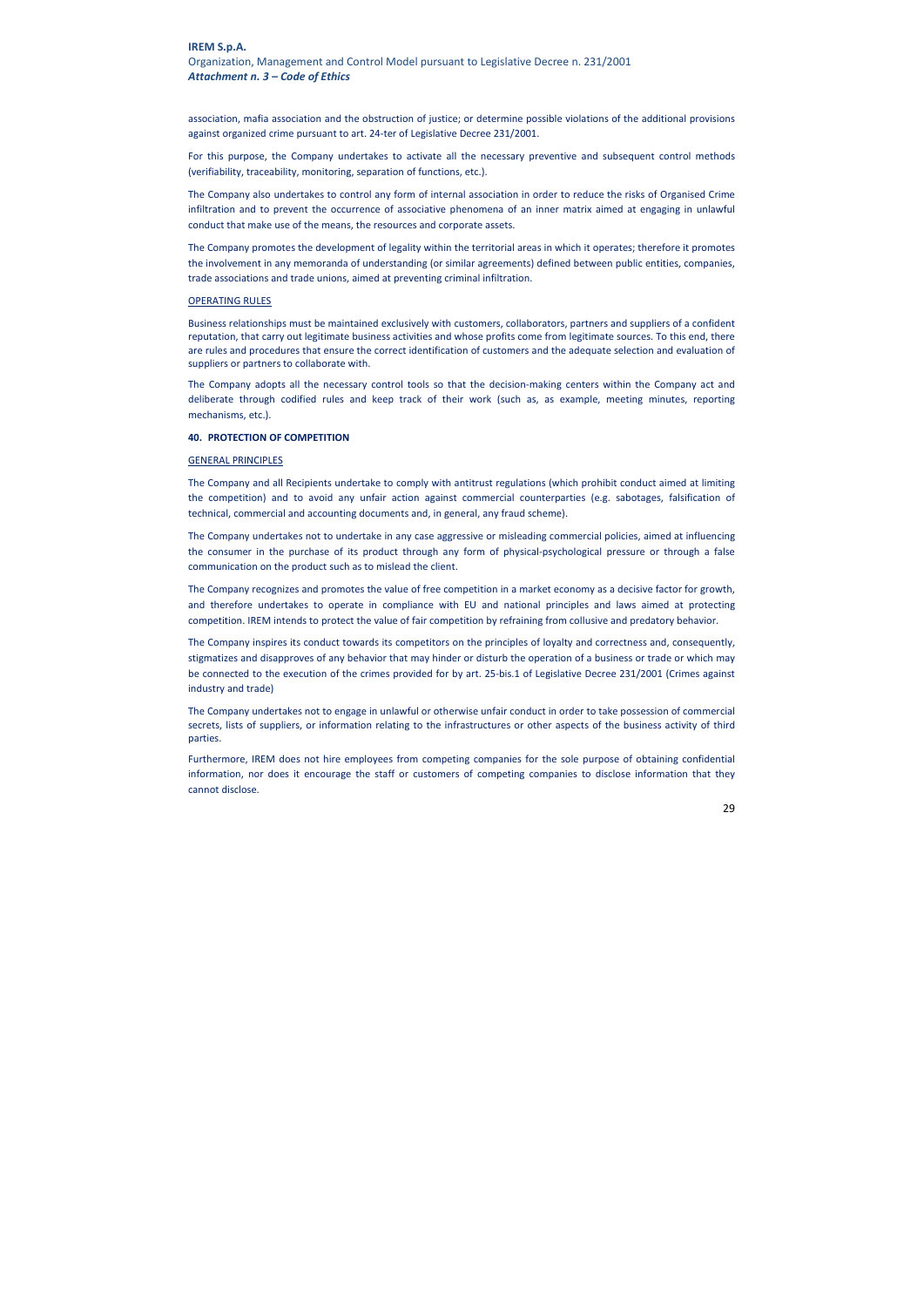# **IREM S.p.A.** Organization, Management and Control Model pursuant to Legislative Decree n. 231/2001 *Attachment n. 3 – Code of Ethics*

## OPERATING RULES

It is forbidden to enter into agreements with competitors on prices and methods of carrying out the services that may damage the free competition.

Commercial initiatives such as exclusive agreements, secured purchases, etc. must be authorized by the top management.

During meetings with competitors in the event of events, meetings, etc. organized by public entities, user associations, trade associations as well as on all occasions where information is exchanged with competing companies, it is forbidden to engage in any behavior that could be judged as preparatory to activities unfavorable to free competition (eg. agreements, including verbal ones, on the prices to be charged to consumers or on common methods of supplying the transport service).

It is expressly forbidden for all Recipients to:

- use violence against things or use fraudulent means to hinder the industrial or commercial activity of others;
- to put in place, in the exercise of an industrial, commercial or in any case productive activity, acts of competition by resorting to violence or threats;
- maintaning conducts capable of causing harm to national industries by selling or in any case putting into circulation, on national or foreign markets, any industrial products with counterfeit or altered names, trademarks or typical signs;
- participate in meetings on behalf of the Company, in which prices or other aspects related to rates are established, where such participation has not been previously assessed and authorized by the competent parties;
- deliver to the purchaser, in the context and / or in the exercise of a commercial activity, a movable thing for another (aliud pro alio) or a movable thing that is different in origin, provenance, quality or quantity compared to that declared or agreed;
- sell or otherwise put into circulation intellectual property or industrial products bearing names, trademarks or typical signs - national or foreign - capable of misleading the purchaser as to the origin, provenance or quality of the works themselves or the product;
- manufacture or use industrially objects or other goods made by taking or violating the industrial property title, while being able to know of the existence of the same, as well as trying to profit from the aforementioned goods by introducing them into the State, selling or in any case putting them into circulation;
- sell or otherwise market non-genuine food substances as genuine;
- counterfeit or in any case alter geographical indications or designation of origin of food products, introduce in the territory of the State, hold for sale, put for sale with a direct offer to consumers or otherwise put into circulation the same products with counterfeit indications or names.

## **41. ENVIRONMENT PROTECTION AND PRESERVATION**

## GENERAL PRINCIPLES

IREM considers the environment a primary good and promotes its protection and respect by all employees or collaborators in any capacity, clients, suppliers and partners.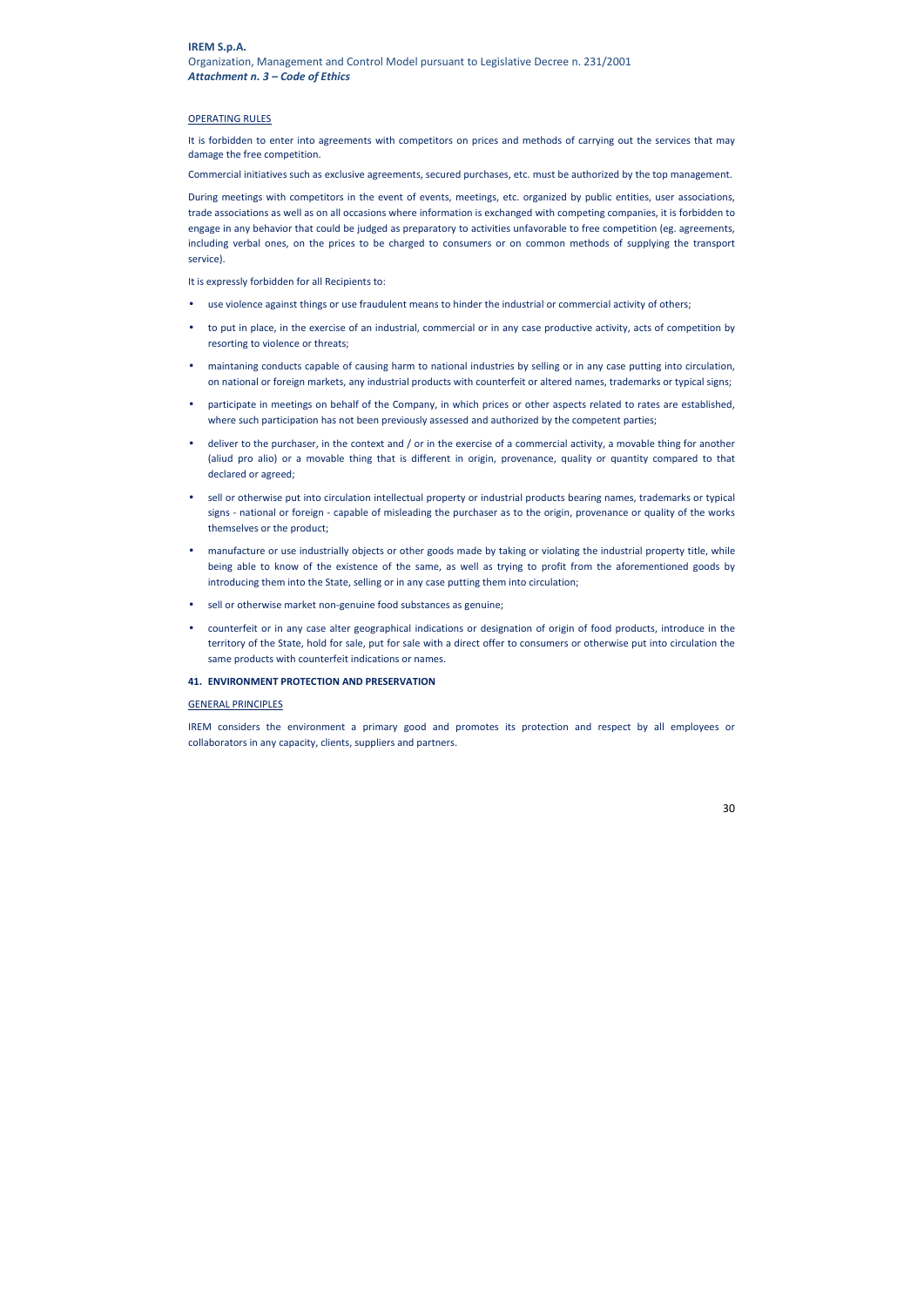Company choices are always aimed at ensuring the greatest possible compatibility between economic initiative and environmental needs, not limited to simple compliance with current legislation, but with a view to sustainable synergy with the territory, natural elements and the health of the workers.

For this reason, the Company invites the Recipients to adopt, in all cases where this is possible, the measures and precautions necessary in order to optimize the resources and minimize the environmental impacts of their respective activities.

The Company monitors the environmental impacts of its activities; the "Environmental management program" summarizes the commitments undertaken and the objectives that IREM pursues and from the program it clearly results that the company has an adequate management system for the control of the environmental impacts of its activities, and systematically seeks its improvement in a coherent, effective and sustainable manner (as confirmed by the Environmental manual, by the existing Procedures, and by the obtained ISO: 14001 Certification).

The Company undertakes to conduct all its activities in compliance with the principles of environmental sustainability, acting through concrete choices, characterized by the following guiding principles:

- direct commitment to a constant reduction of the production activities impact
- attention to the needs of all stakeholders and local communities in the countries where the Company operates;
- preparation to take the motivations of the clients who make sustainability their development strategy;
- preference for suppliers that demonstrate the best performance in terms of sustainability and environmental impact.

#### OPERATING RULES

All recipients are required:

- 1. to comply with all regulations relating to environmental protection
- 2. to achieve the objectives defined as part of the environmental strategy that is based on the following pillars
	- $\checkmark$  products (reduce the environmental impact of products as much as possible);
	- $\checkmark$  standards (respect and, if possible, exceed the standards and laws on "environmental" matters);
	- $\checkmark$  waste (reduce the amount of raw materials used for our products)
	- $\checkmark$  recycling (use recycled / recyclable materials in products whenever is possible);
	- $\checkmark$  awareness (train the employees and the community to reduce waste production and excessive use of resources);
	- $\checkmark$  research (develop new products in line with the principles of environmental responsibility);
	- $\checkmark$  structures (define and maintain the programs to design and manage structures by respecting and, where possible, exceeding the standards as defined by laws and regulations);
	- $\checkmark$  decision criterion (considering the environmental issues in all main business operations of the Company);
	- $\checkmark$  responsibility for the past (to act responsibly to remedy any negative environmental impacts of past business practices);
- 3. to use the resources efficiently;
- 4. Immediately report any violation, even if only suspected of the Code and of the Company's policies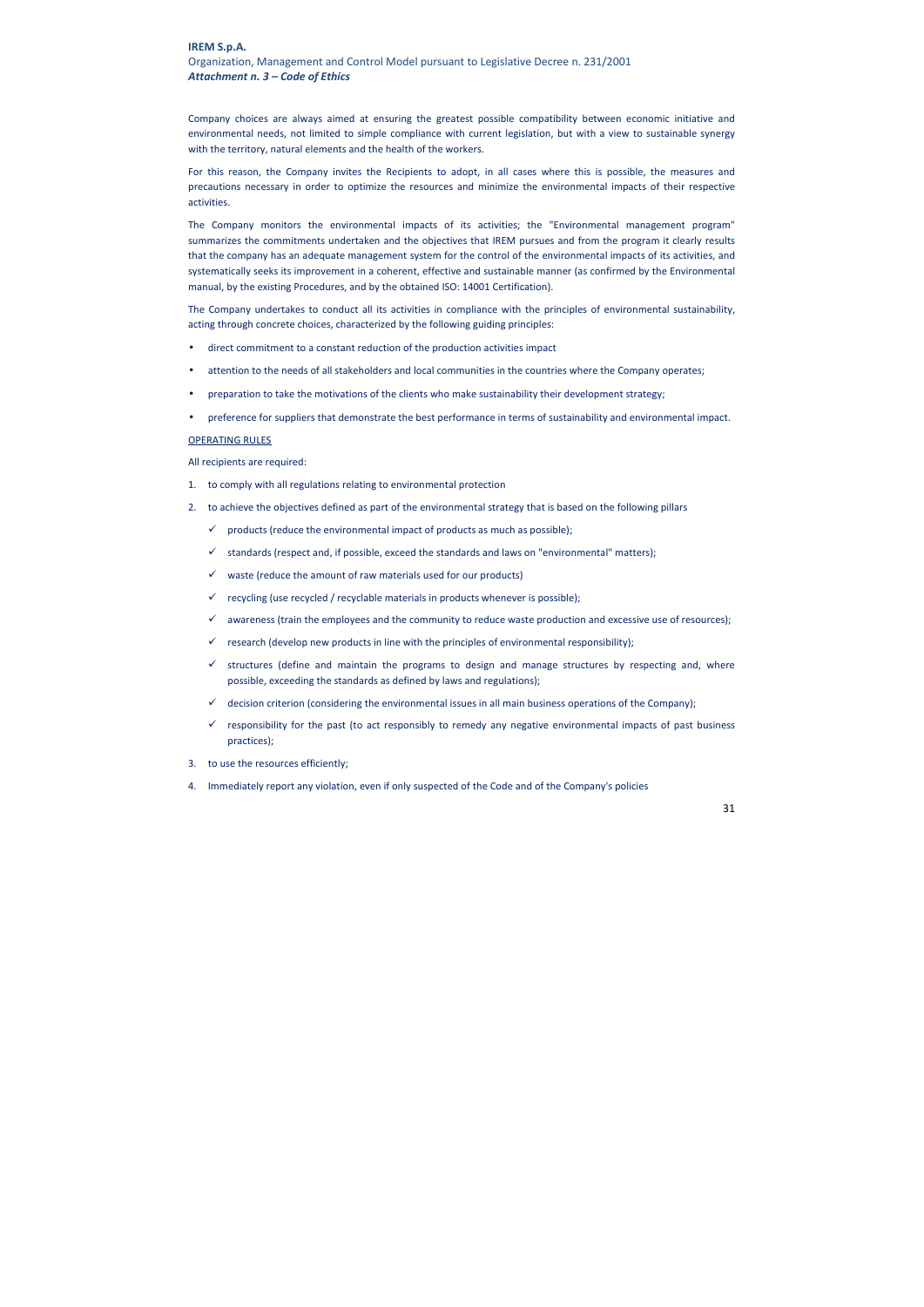Where for the purposes of fulfilling the obligations regarding environmental protection, it is necessary to resort to the intervention of authorized entities (disposers, transporters, etc.), they must be chosen among those in possession of the highest requirements of reliability, professionalism and ethics, in compliance with the provisions of the Model and applicable company procedures and regulations.

#### **CONFIDENTIALITY AND DISCLOSURE OF INFORMATION AND NEWS**

## **42. COMMUNICATION AND DISCLOSURE OF INFORMATION**

## OPERATING RULES

All information and documents learned in carrying out activities in favor of IREM are confidential.

Therefore, for all employees of the Company, and for those who work in the name and on behalf of the same, there is an obligation of data and information confidentiality which, by reason of their assignment, are in possession and are subject to the prohibition to disclose such information.

As an example, must be considered as confirdential those relating to management plans, production processes, products and systems developed or, in any case, managed and / or maintained, as well as those relating to negotiated and insolvency procedures, in addition to all data base and information and data relating to personnel.

All IREM documentation must be filed in accordance with the data protection methods indicated in the internal provisions and in the measures adopted by the Company for data security.

Violations by all employees and those who work in the name and on behalf of the Company will be subject to the related disciplinary sanctions provided for by the internal disciplinary code as well as to any other measures that may be deemed necessary to adopt.

Diligence and attention is required in the use of electronic communication tools, exchange of messages and information and in the access to the corporate and / or public network. Everyone is therefore required to comply with the regulations and provisions on the use of these tools and services.

Information to be disclosed to third parties must be transmitted in a correct, transparent and truthful way: it is therefore forbidden the disclosure - both inside and outside the Company - of information concerning the Company, its employees, consultants, collaborators and third parties who work for the same, which are false, untrue or such as to confuse or deceive the recipients of the same. Such behavior could cause a damage to IREM and have consequences of a compensatory nature, as well as being criminally prosecutable.

#### **43. PROTECTION OF PRIVACY**

## GENERAL PRINCIPLES

IREM, in carrying out its activities, collects, manages and processes personal data in accordance with local regulations.

In particular, the Company undertakes to comply with the mandatory obligations provided for by the laws and regulations on the protection of personal data and to adopt a privacy management system that allows to have an organizational and risk control model connected to processing of personal data.

The privacy of the employee and collaborator is protected by adopting standards that specify the information that the Company requests from the person and the related processing and storage methods, suitable to ensure the maximum transparency to those directly involved and inaccessibility to third parties, except for justified reasons.

#### OPERATING RULES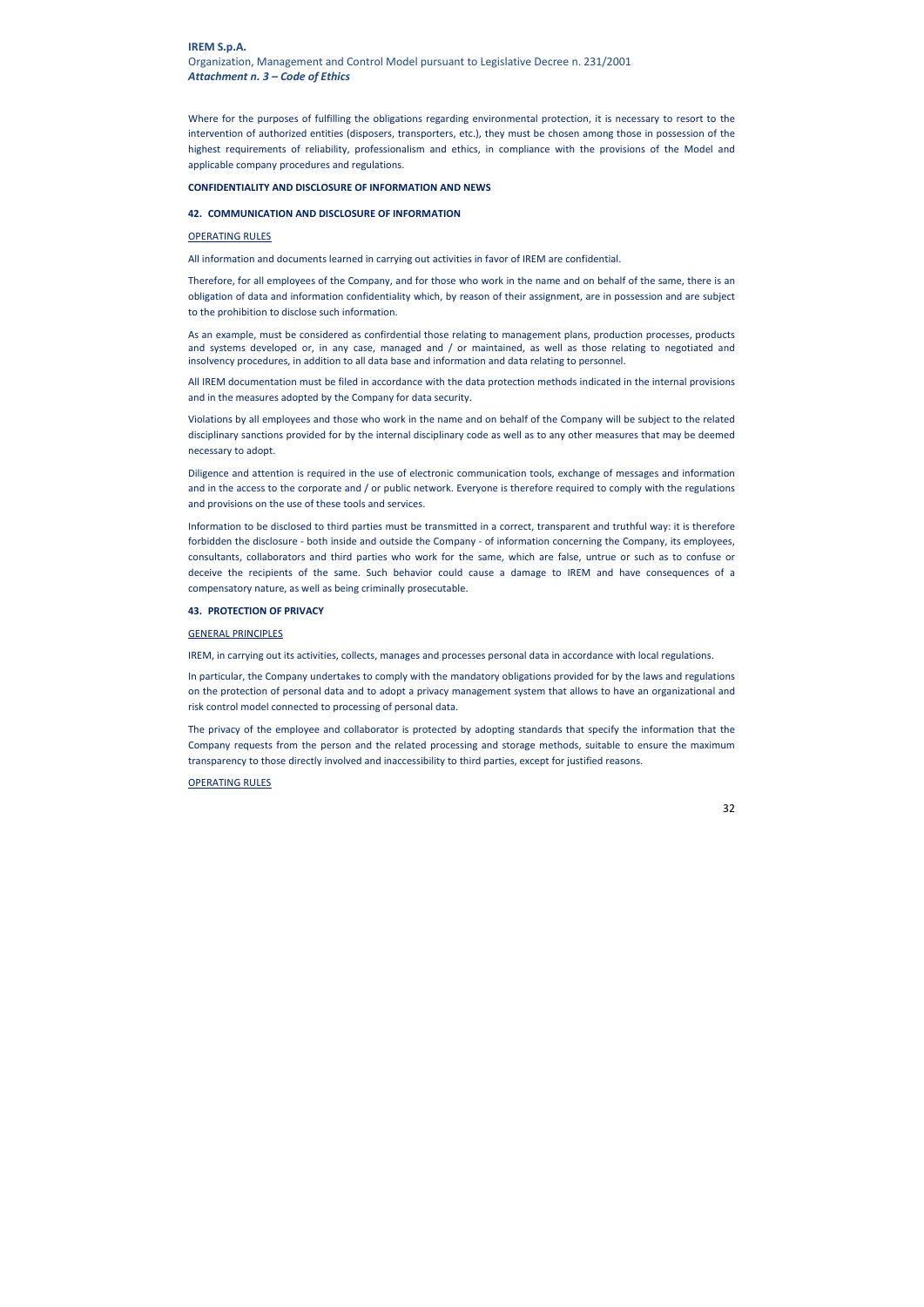All Recipients are required to comply the confidentiality of data and information which are, by reason of their assignment, in their possession; it is forbidden to disclose or facilitate the disclosure of such information.

It is forbidden to process data in violation of the current legislation concerning the protection of privacy.

Any data processing that has the purpose of carrying out surveys on ideas, preferences, personal tastes and, in general, the private life of collaborators, is prohibited.

With regard to the processing of data on paper and through the use of IT systems, it is mandatory to comply with the particular security measures arranged in order to prevent the risk of unauthorized use, external intrusions (such as, for example, controls on ''access to the premises, password, personal identification code, screen saver, etc.), as well as loss, even accidental, of data.

It is also forbidden, subject to the cases provided for by law, to communicate / release personal data without the prior consent of the interested party.

Sensitive, proprietary or confidential information is stored in secure files on company servers, consistent with IREM internal regulations.

The security measures are arranged with appropriate instructions given by the holder of the data processing.

Violation of the privacy rules may result in the application of disciplinary measures in relation to the extent of the violation.

## **BODIES AND MECHANISMS OF CONTROL**

#### **44. INTERNAL CONTROLS**

All IREM's activities and operations must be carried out in compliance with current legislation, processes, procedures and company guidelines as well as principles contained in this Code. Each operation must be adequately supported on a documentary level so that controls that certify the characteristics and reasons of the operation and identify who authorized, recorded and verified the operation itself, can be carried out at any time.

The controls carried out by the Company are aimed at:

- a) evaluate the compliance of employees' behavior with the rules of the Code, the processes, procedures, guidelines adopted by IREM and intervene in the event of violation of the same by adopting those measures deemed appropriate from time to time;
- b) periodically verify that the procedures and the organization complies with current legislation and are adequate in terms of efficiency, effectiveness and economy;
- c) verify the correct administration of the Company in compliance with current legislation

The controls are carried out by the relevant departments (Quality, HSE Department), the CEO, the Board of Auditors, the Auditing firm and by the Supervisory Board within their respective competence; all operations connected with this control activity must be adequately documented

#### **45. SUPERVISORY BODY**

The Supervisory Body is responsible for monitoring the implementation and updating of the Organization, Management and Control Model and the Code of Ethics.

The Supervisory Body exercising its functions has free access to company data and information useful for carrying out its activities.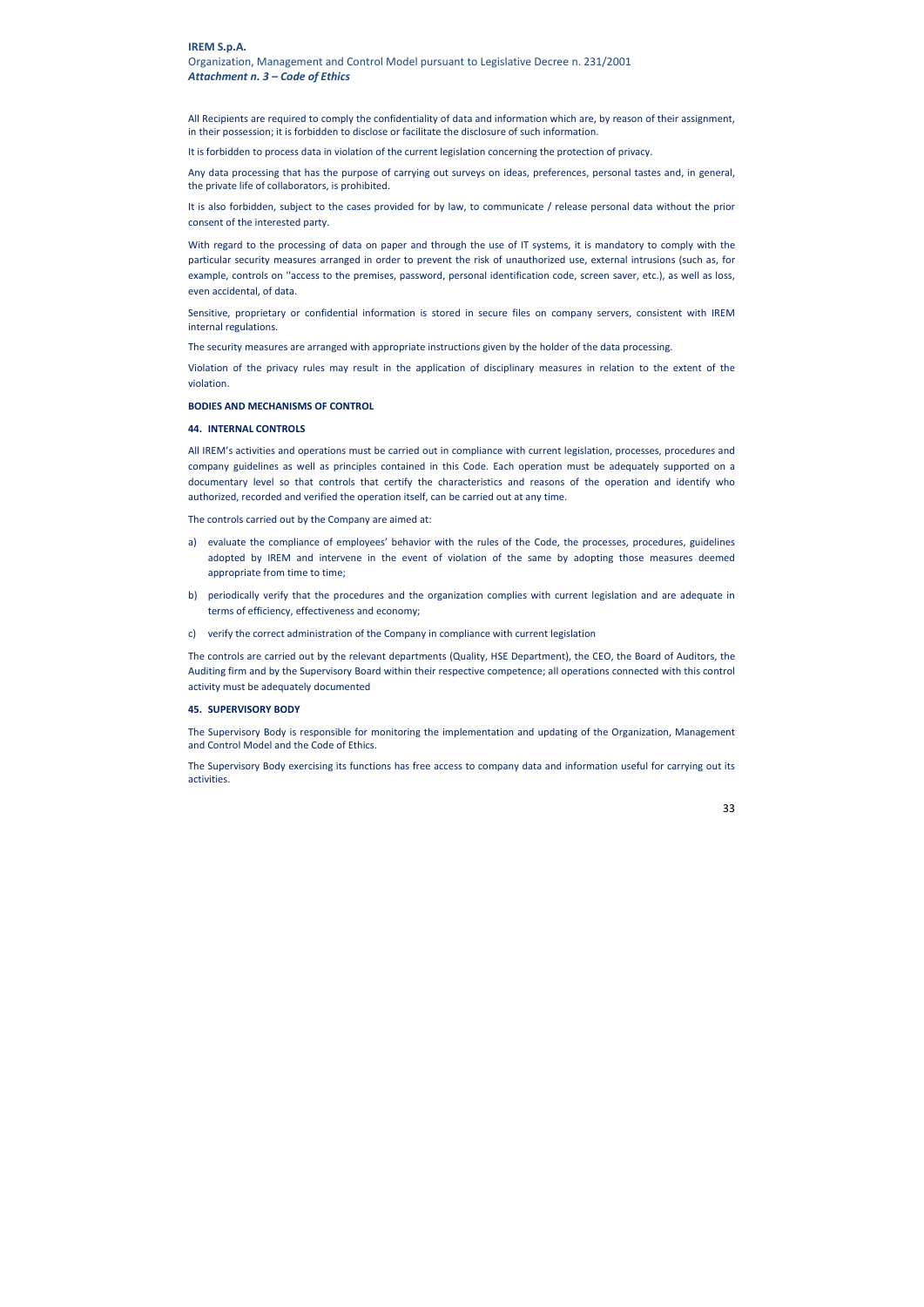The corporate bodies and their members, employees, consultants, collaborators and third parties acting on behalf of IREM, are required to provide their full cooperation in favoring the performance of the functions of the Supervisory Body.

#### **46. SANCTIONS**

Failure to comply with the principles contained in this Code may result in the application of sanctions contained in the corporate Disciplinary System within the limits and according to the specific procedures provided therein.

The severity of the infraction will be assessed on the basis of the following circumstances:

a) timing and concrete methods of carrying out the infraction;

b) presence and intensity of the intentional element;

c) extent of the damage or danger as a consequence of the infraction for the Company and for all employees and stakeholders of the Company itself;

- ▶ e-mail address specifically dedicated to the communication towards the Supervisory Body: odvirem@gmail.com
- $\triangleright$  traditional e-mail address: for the attention of the Supervisory Body of IREM, Via Stentinello, 9 Contrada Targia 96100 Syracuse (SR)

d) predictability of the consequences;

e) circumstances in which the infraction took place.

The recidivism constitutes an aggravating circumstance and involves the application of a more sever sanction.

#### **47. INTERNAL REPORTING**

In case of information of possible violations of the Code and / or of operating procedures that compose the Model or of other events likely to affect its value and effectiveness, everyone must contact their Manager who will report it to the competent Management or, if this is not possible for reasons of expediency, directly to the top management.

In any case, the violation must be promptly reported to the Supervisory Body through the use of the following dedicated communication channels:

Not reporting a violation of this Code can be considered a form of participation in the violation itself.

It is not allowed to conduct personal investigations or to report information to other parties other than those specifically appointed.

All those who have received information of the violation are required to protect the reporting party from any pressure, intimidation and retaliation, also ensuring the confidentiality of the identity of the same, without prejudice to legal obligations and the protection of the rights of the Company or of the parties wrongly accused or in bad faith.

In fact, it is forbidden to anyone to retaliate against the reporting party, through acts of retaliation or discriminatory, direct or indirect, for reasons connected, directly or indirectly, to the reporting.

Anyone who violates this prohibition, or makes the aforementioned reports with willful misconduct or gross negligence that turn out to be groundless, will be subject to disciplinary measures provided for by applicable regulations.

Any report of conduct in violation of the Code of Ethics will be verified and ascertained by the Supervisory Body in accordance with the provisions of company policies, the Model and the disciplinary system adopted by the Company.

#### **48. COMMUNICATION**

This Code is brought to the attention of the members of the corporate bodies, employees, consultants, collaborators and any other third party that may act on behalf of the Company. All the abovementioned parties are required to learn its